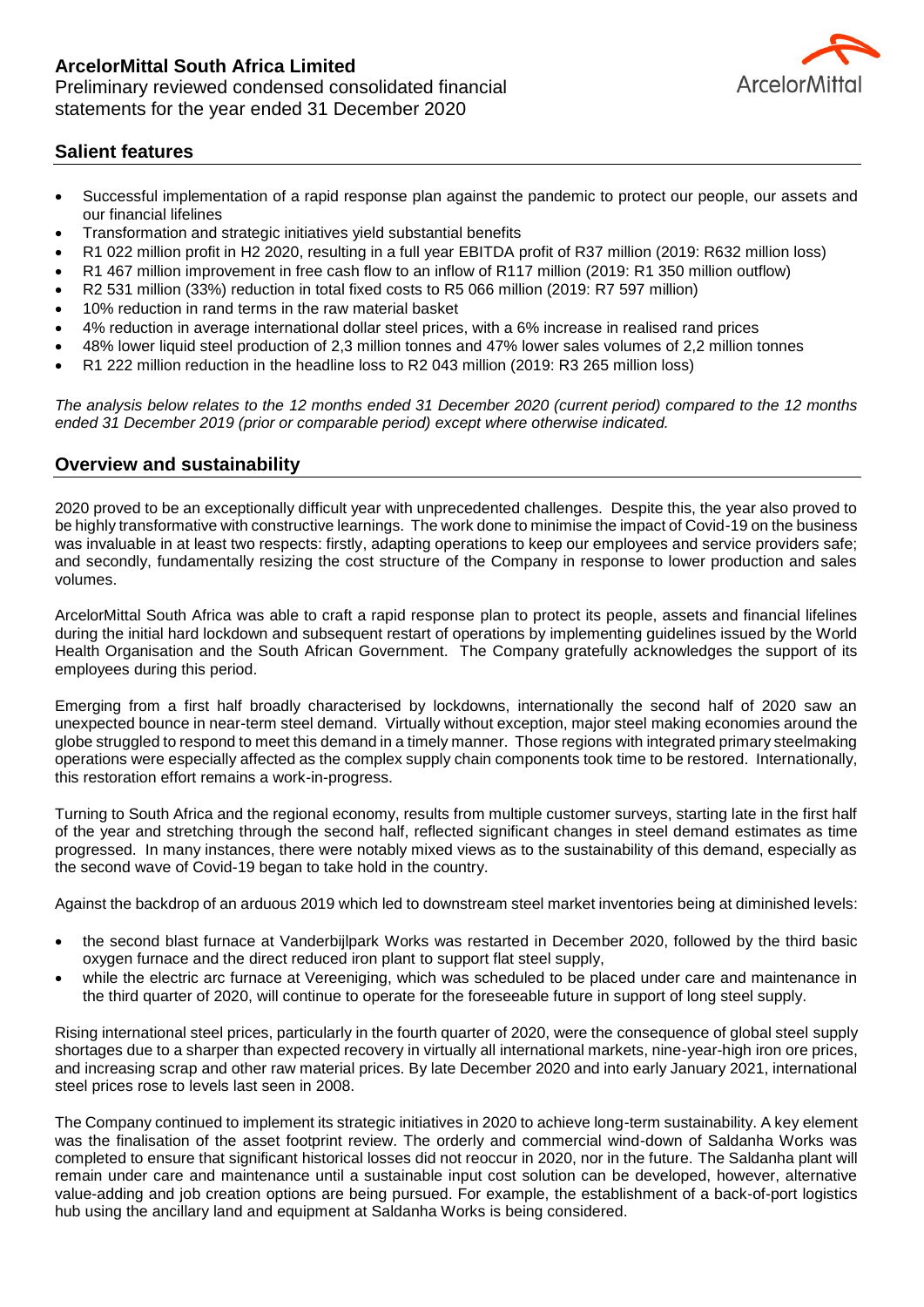Preliminary reviewed condensed consolidated financial statements for the year ended 31 December 2020



# **Overview and sustainability continue**

Also, an agreement has been signed with an aspirant South African independent power producer to use suitably permitted land at Saldanha Works, should the party be successful in the current emergency power-bidding process.

The Company's significant fixed cost reduction programme continues to yield substantial results, with a R2.5 billion reduction in fixed costs in 2020 including the impact of the closure of Saldanha Works of R951 million. All fixed cost elements were targeted to rescale the cost structure of the business to the anticipated lower normalised volume. The variabilisation of fixed costs will continue to be a key focus area going forward.

The pandemic necessitated the accelerated implementation of the Company's new *OneOrganisation* operating model and a large-scale labour reorganisation (announced on 18 June 2020 in terms of Section 189(3) of the Labour Relations Act 66 of 1995). Both initiatives were completed within December 2020 and January 2021 and a reorganisation charge of R134 million was recognised for severance packages.

Key elements of the extraordinary cash management and cost control measures, implemented to ensure liquidity during the months of hard lockdown, continued into the remainder of the year.

The Business Transformation Programme (BTP) contributed a further R1,5 billion (2019: R1,5 billion) in improvements, adding to the R2,1 billion of improvements achieved since the programme started in the second half of 2018. For 2021, this programme will specifically address customer centricity, maintenance and reliability, and the energy and logistics transformation programmes. Information technology will build on the progress made in 2020 to improve agile decisionmaking and integrate artificial intelligence into end-to-end sales and the operational planning process in support of a better customer experience.

The business advanced opportunities to improve the cost structure of key raw materials by broadening the potential supply base. In addition to the 17 August 2020 announcement of the disposal of the Company's 25% interest in Coza Mining (Pty) Ltd and the conclusion of an iron ore supply agreement with Afrimat Demaneng (Pty) Ltd, significant progress was made to further diversify sources of supply. This process will continue as the second phase of beneficiation of discard material is planned at Thabazimbi mine in 2021, while efforts to secure alternative longer-term sources of other raw materials are expanded.

The invaluable lessons learnt during this period are being incorporated into the customer centricity, and sales and operational planning elements of the *OneOrganisation* operating model. More than ever, it is clear from numerous approaches, that customers are eager for further and closer collaboration to integrate value chains and pursue valueadding product development.

More work remains to be done to unify the steel industry in support of the Government's economic reconstruction and recovery plan and the Steel Industry Masterplan being finalised by the Department of Trade, Industry and Competition (DTIC).

Monetisation of blast furnace slag is rapidly advancing. Similar partnering opportunities are being investigated for steel slag.

Although taking longer than intended due to the pandemic, the disposal of key non-core properties is expected to gain traction in the first half of 2021. The search for a co-investor for the commercial market coke business has been postponed due to funding challenges.

# **Safety**

Safety remains the Company's number one priority, as reemphasised by ArcelorMittal South Africa's proactive response to the Covid-19 pandemic. Notwithstanding the intention to achieve zero fatalities and injuries, the Company regrettably experienced one fatal incident at its Newcastle Works on 13 November 2020. The board and management extend their deepest condolences to the family and colleagues of the deceased.

Impacted by the lower number of work hours, the lost-time injury frequency rate (LTIFR) increased from 0.44 to 0.58 and the total injury frequency rate (TIFR) increased from 6.57 to 7.21.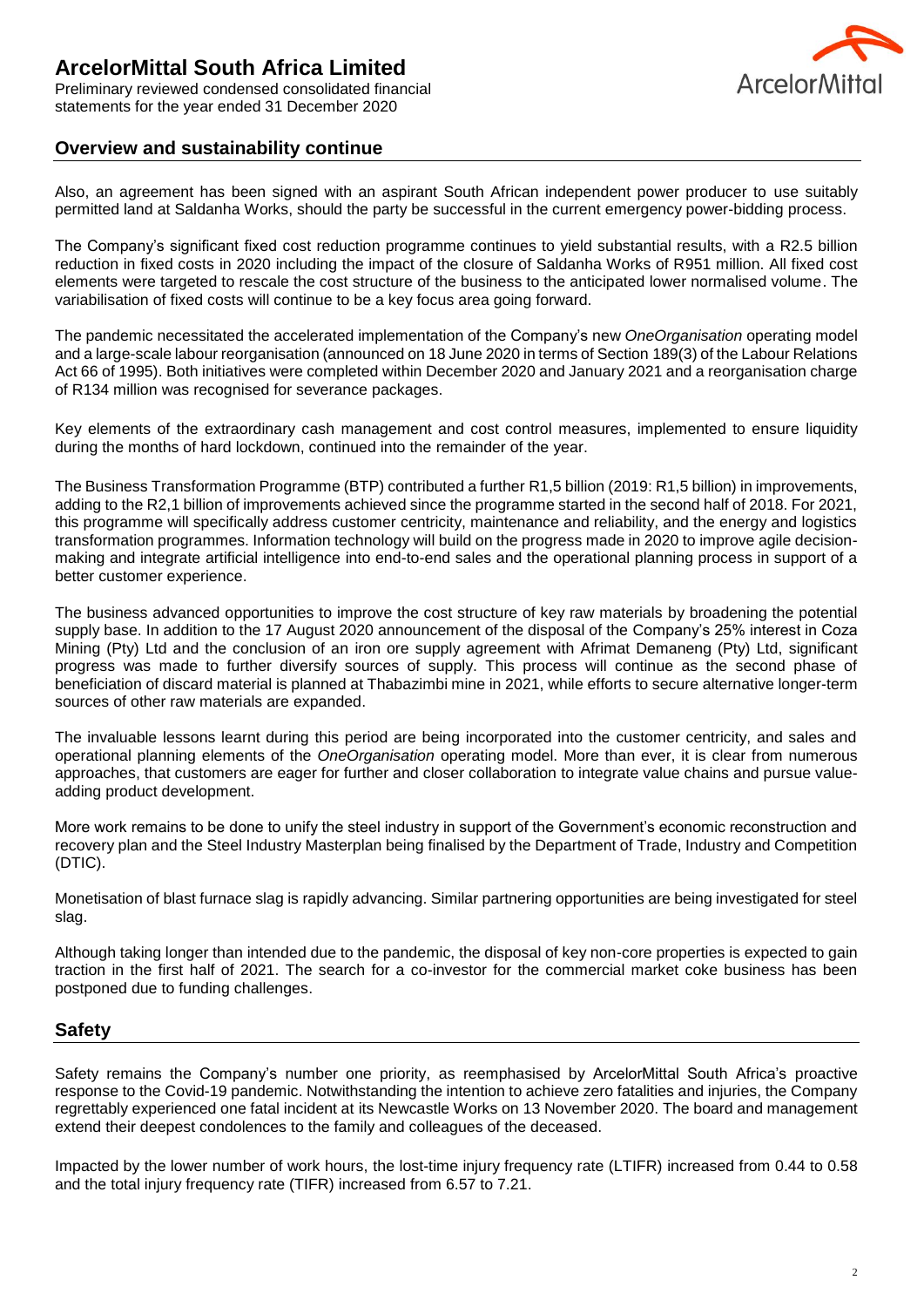Preliminary reviewed condensed consolidated financial statements for the year ended 31 December 2020



# **Markets**

 $\overline{a}$ 

Global crude steel production<sup>1</sup> remained flat at 1.8 billion tonnes in 2020 due to the impact of the worldwide pandemic. This is 16 million tonnes or 0.9% lower than 2019 levels.

China's crude steel production increased to 1,1 billion tonnes, representing an increase in market share from 54% in 2019 to 58% in 2020.

China has been exceeding its 2019 monthly crude steel output levels since Q2 2020, due to an infrastructure-focussed stimulus package. Other large steel producing countries, however, have shown a more gradual recovery depending on the steel friendliness of their stimulation packages.

Europe's crude steel output declined by 9% to 172 million tonnes while North America fell by 16% year-on-year to 101 million tonnes. Turkey and Russia managed to increase their production by about 6% and 2% respectively while India fell by 11% to 100 million tonnes.

Africa's output decreased by 10% to 13 million tonnes due to lower production in South Africa and Egypt.

Regarding fair trade practices, large steel producing countries continued to impose market protection measures to prevent excessive imports, specifically from Asia. This was deemed necessary in light of the economic contraction and the vulnerability of their recovering production capacity. Most expert opinions suggest that the negative impact of the pandemic led to increased levels of protectionism of domestic markets.

Turning to South Africa, the country's 2020 real GDP is anticipated to reduce by 8%. Positive business sentiment is growing, signalling improvements in manufacturing activity and the anticipated positive demand spin-offs from the Government's reconstruction and recovery plan.

Mirroring the international experience, the South African steel industry was not immune to the adverse impact of the lengthy lockdown and production stoppage. As a result, the overall market experienced sharp increase in supply lead times, both on domestic and import based sourcing.

Apparent steel consumption for 2020 decreased by 20% to 3,7 million tonnes. The bounce in near-term demand in the second half of the year reflected the increasing steel requirements from the construction sector, both to complete inprogress projects and from new informal activity, recovery in the automotive trade, growth in mining production (notably in PGMs, iron ore and gold), and restocking by merchants who actively ran-down their inventories.

Total steel imports of mainly hot rolled, galvanised sheet and tinplate, increased by 4% to 937 000 tonnes<sup>2</sup> in response to the supply chain shortages in the local market. This constituted some 26% of South Africa's apparent steel consumption (2019: 20%), which is likely to reduce in the coming year as the supply chain normalises.

The Company's total sales volumes fell by 47% or 1,9 million tonnes to 2,2 million tonnes compared to 2019, mainly due to a 37% or 1,1 million tonnes reduction in domestic sales and a 72% or 827 000 tonne reduction in seaborne export sales. Flat steel products decreased by 46% or 1,2 million tonnes (excluding Saldanha 27%), while long steel products decreased by 47% or 690 000 tonnes.

Average 2020 annual benchmark China export hot rolled coil (HRC) price remained flat year-on-year. At the same time, benchmark China export rebar steel prices decreased by 3% compared to 2019. The Company's overall realised steel price in dollars fell by 5% while in rand terms, realised steel prices increased by 6% as the average dollar/rand exchange rate weakened by 14%.

Despite the extremely difficult operating conditions with considerably lower volumes, the Company provided R130 million in value-added export assistance to the downstream industry, compared to R233 million in 2019.

<sup>1</sup> Source: WorldSteel statistics, with December 2020 projected based on July2020 - November 2020 data

<sup>2</sup> Source: December 2020: ArcelorMittal South Africa projection based on import statistics from Customs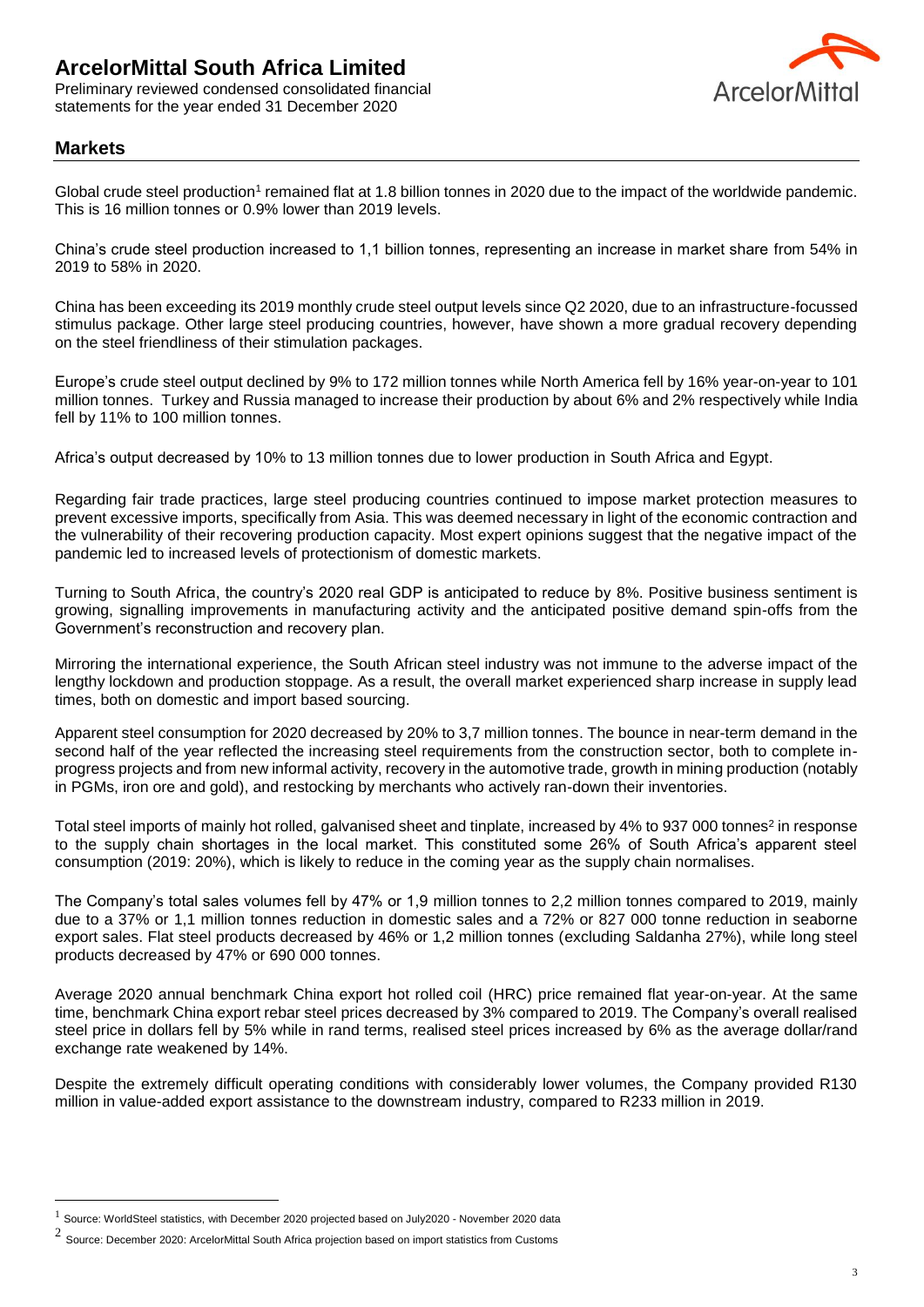Preliminary reviewed condensed consolidated financial statements for the year ended 31 December 2020



# **Operational**

Excluding Saldanha Works, which was placed under care and maintenance early in the second quarter, the Company's capacity utilisation reduced from 67% in 2019 to 42% recovering to 71% at the start of 2021.

Liquid steel production (including that from Saldanha Works) fell by 48% or 2.1 million tonnes, from 4,4 million tonnes to 2,3 million tonnes during 2020 and by 37% or 1,3 million tonnes excluding Saldanha Works.

Flat steel products' liquid steel production decreased by 47% or 1,4 million tonnes to 1,5 million tonnes while long steel products' liquid steel production fell by 49% or 745 000 tonnes to 769 000 tonnes.

Operationally, the business remains firmly focused on further cost improvements and greater operational reliability in support of its customer base. Improving the delivered cost of raw materials, optimising inventory levels and addressing uncompetitive rail tariffs will receive further attention.

The nationwide lockdown reduced the demand for metallurgical coke, enabling an increase in commercial market coke production. Commercial market coke production was 48% higher at 282 000 tonnes, though sales volumes were 101% higher at 305 000 tonnes as lower internal metallurgic coke demand could be routed as commercial market coke to ferro-chrome producers.

# **Financial results**

ArcelorMittal South Africa reported an EBITDA profit (before exceptional items) of R37 million against a loss of R632 million (before exceptional items), while its operating loss decreased from R2 359 million to R924 million. The headline loss decreased from R3 265 million to R2 043 million, amounting to a 186 cents per share loss against 299 cents loss for 2019.

Revenue decreased by 40% to R24 643 million due to a 47% reduction in total sales volumes. This was partly mitigated by a 6% improvement in net realised steel prices in rand terms against the comparative period. Commercial market coke sales volumes increased by 101% while sales prices decreased by 1% in rand terms.

The Company's raw material basket (iron ore, coking coal, and scrap), representing 41% (2019: 51%) of cash cost per tonne, was 10% lower in rand terms, which is exceptional given the 11% increase in the international raw material basket reflecting the work done in diversifying the sources of raw material. Consumables and auxiliaries, which represented approximately 31% of cash cost per tonne (2019: 29%), increased by 24%. Electricity increased by 10%.

Needing to act with decisiveness and agility in response to the fall in production and sales volumes, fixed cash costs were reduced by 33% or R2,5 billion. The reduction includes R1 billion of BTP-related fixed cost improvements, with just less than R600 million in new actions to variabilise these costs and the remainder being the fixed cost of Saldanha Works being placed under care and maintenance.

Despite significant cost savings from the BTP initiatives, the Company's cash cost per tonne of steel sold increased by 8%, largely driven by lower volumes.

An impairment of R125 million was recognised following the decision to cold idle the coke battery at Pretoria.

The impairment reversal of R57 million mainly relates to the reversal of the impairment against the carrying amount of the equity-accounted investment for Coza Mining (Pty) Ltd (Coza). The disposal of the 25% interest in Coza was announced on 17 August 2020. This investment is recognised as an asset held for sale at year-end.

The debit fair value adjustment on investment properties of R118 million is based on the latest fair value of these properties obtained from independent valuators.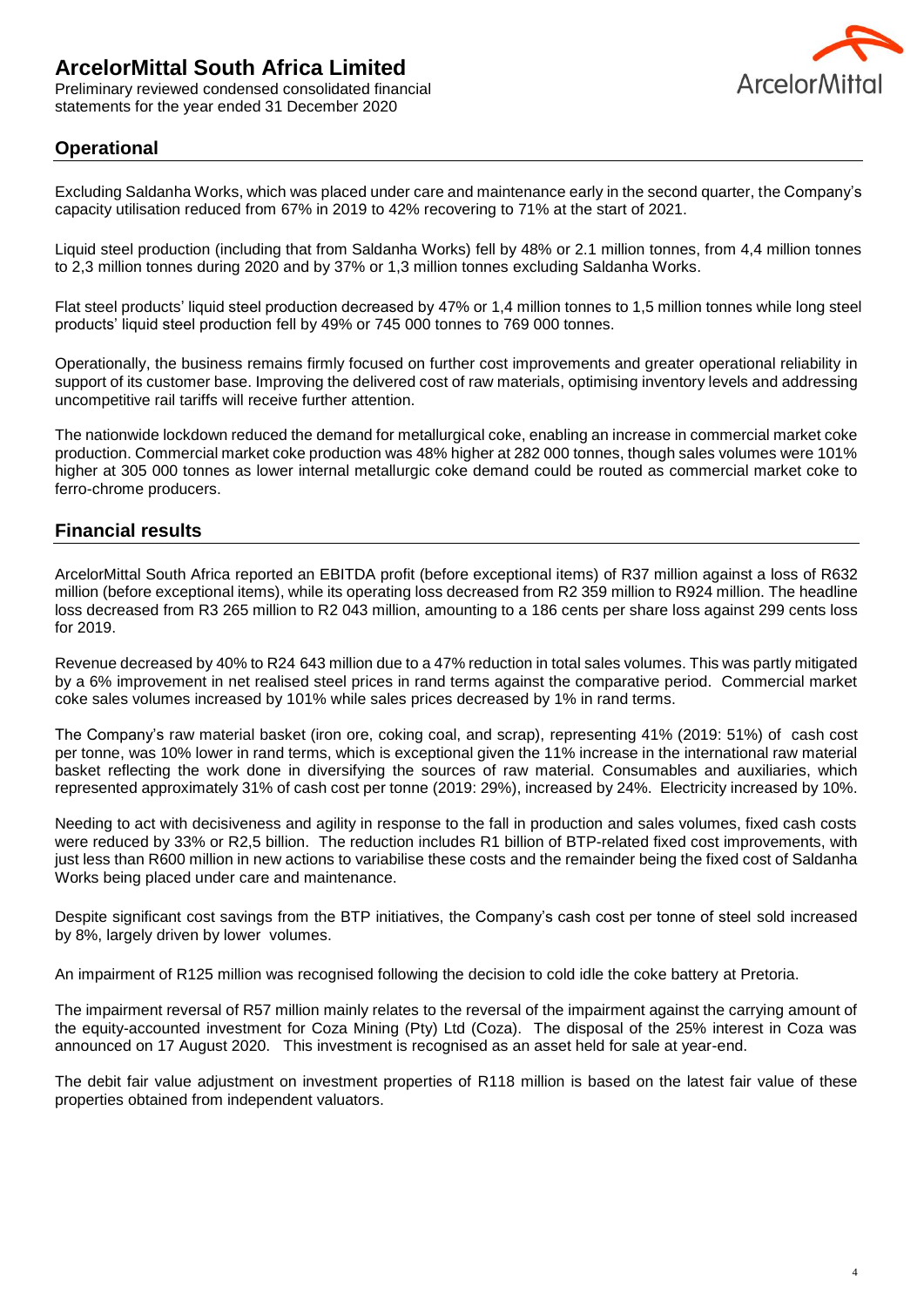Preliminary reviewed condensed consolidated financial statements for the year ended 31 December 2020



# **Financial results continue**

#### **Cash flow and borrowing position**

Cash generated from operations of R867 million improved by R624 million against 2019.

Net finance costs increased by 10% or R25 million to R269 million. Net foreign exchange losses amounted to R415 million, of which R126 million is unrealised.

The net capital expenditure cash outflow was R509 million against R1 491 million in 2019, reflecting the interruption in projects due to the impact of the lockdown.

The net borrowing position of R3 370 million in 2019 increased to R3 838 million at 31 December 2020, including R520 million relating to the capitalisation of interest and group payables to the loan from ArcelorMittal Holding AG. The position is R136 million higher compared to 30 June 2020.

# **Legal and regulatory matters**

- Covid-19: The Company had to manage the effects of the pandemic in compliance with the regulations pursuant to the Disaster Management Act 2002 during Levels 4 and 5, and more recently through Level 3, which has allowed the progressive reopening of the economy. This included the development, implementation and ongoing monitoring of safety and health management protocols to maintain a safe working environment for all employees and contractors who were required to return to work on site, while remote working was encouraged where possible.
- Environmental Criminal Matter: The matter was finalised on 10 June 2020 and the outcome was communicated to shareholders (SENS) during the reporting period.
- Competition Commission: The Company continues to engage with the Competition Commission regarding the payment of the administrative fine.

# **Changes to the board of directors**

Mr JRD Modise resigned as an independent non-executive director, with effect from 26 January 2021, resulting in a vacancy on the audit and risk committee as he was the chairman of the audit and risk committee.

Ms NP Mnxasana, an independent non-executive director and member of the audit and risk committee has been appointed as chair of the audit and risk committee and Mr N Nicolau, an independent non-executive director was appointed as an additional member of the committee pursuant to section 94(6) of the Companies Act, both with effect from 29 January 2021.

# **Dividends**

No dividends were declared for the year ended 31 December 2020.

# **Outlook for the first half of 2021**

Covid-19 infection rates remain a risk, and therefore the health and wellbeing of our employees will continue to receive significant attention.

Barring a return to more restrictive lockdown regulations, it is anticipated that both sales volumes and prices should improve. Strong international steel prices are expected to remain in the near-term.

The improved price and volume environment combined with the sustained fixed cost and footprint benefits should see the improved performance of H2 2020 continue in the first half of 2021.

On behalf of the board of directors **HJ Verster AD Maharaj** Chief Executive Officer Chief Financial Officer 11 February 2021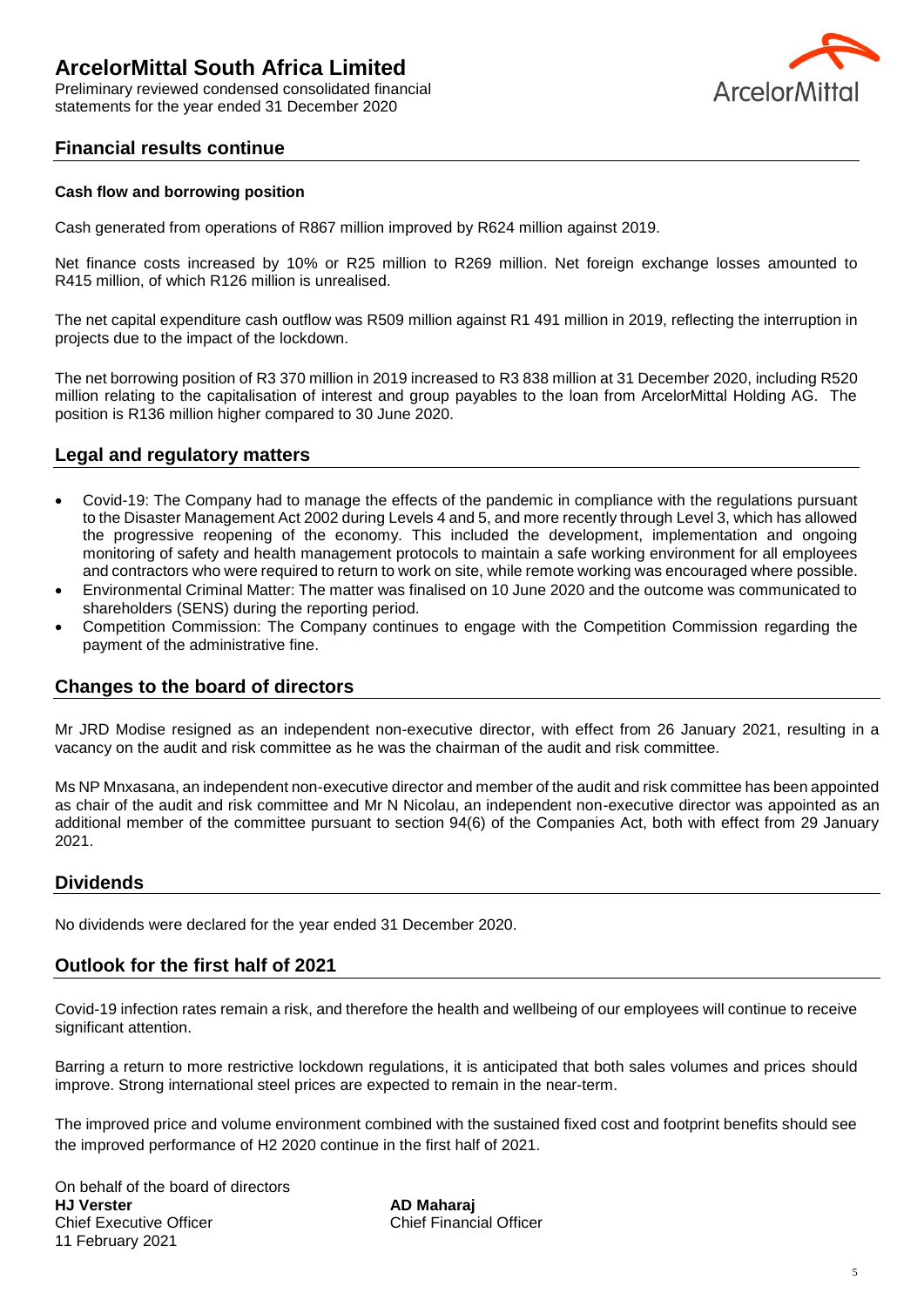Preliminary reviewed condensed consolidated financial statements for the year ended 31 December 2020



# **KEY STATISTICS**

|                                                    | <b>Year ended</b> |                  |  |
|----------------------------------------------------|-------------------|------------------|--|
|                                                    | 31 December 2020  | 31 December 2019 |  |
| In millions of Rands                               |                   | Restated         |  |
| Unreviewed/unaudited information                   |                   |                  |  |
| <b>Operational</b>                                 |                   |                  |  |
| Liquid steel production                            | 2 3 0 7           | 4411             |  |
| Total steel sales (Thousand tonnes)                | 2 1 8 9           | 4 1 1 2          |  |
| Local steel sales (Thousand tonnes)                | 1871              | 2 9 67           |  |
| Export steel sales (Thousand tonnes)               | 318               | 1145             |  |
| Capacity utilisation (%)                           | 36                | 68               |  |
| Commercial coke sales (Thousand tonnes)            | 305               | 152              |  |
| Average net realised price (R/t)                   | 9875              | 9 2 5 9          |  |
| <b>Safety</b>                                      |                   |                  |  |
| Lost time injury frequency rate                    | 0.58              | 0.44             |  |
| Reviewed/audited information                       |                   |                  |  |
| <b>Financial</b>                                   |                   |                  |  |
| Revenue (R million)                                | 24 643            | 41 353           |  |
| Loss from operations (R million)                   | (924)             | (2359)           |  |
| Net loss (R million)                               | (1926)            | (4604)           |  |
| Loss per share (cents)                             | (175)             | (419)            |  |
| Headline loss (R million)                          | (2043)            | (3 265)          |  |
| Headline loss per share (cents)                    | (186)             | (297)            |  |
| Net borrowings (R million)                         | (3838)            | (3 370)          |  |
| <b>Ratios</b>                                      |                   |                  |  |
| Return on ordinary shareholders' equity per annum: |                   |                  |  |
| - Attributable earnings (%)                        | (58.3)            | (68.5)           |  |
| - Headline earnings (%)                            | (61.8)            | (48.6)           |  |
| Net borrowings to equity (%)                       | (180.2)           | (75.3)           |  |
| Ebitda margin                                      | 0.2               | (1.5)            |  |
| <b>Share statistics</b>                            |                   |                  |  |
| Ordinary shares (thousands):                       |                   |                  |  |
| - in issue                                         | 1 138 060         | 1 138 060        |  |
| - outstanding                                      | 1 114 612         | 1 093 510        |  |
| - weighted average number of shares                | 1098828           | 1 098 828        |  |
| - diluted weighted average number of shares        | 1 098 828         | 1 098 828        |  |
| Share price (closing) (Rand)                       | 1.00              | 1.19             |  |
| Market capitalisation (R million)                  | 1 1 3 8           | 1 3 5 4          |  |
| Net asset value per share (Rand)                   | 1.91              | 4.09             |  |

*Restated due to employee share scheme vested 30 September 2020*

### **Reconciliation of earnings before interest, taxation, depreciation, amortisation and exceptional items**

|                                                                | Year ended       |                  |  |
|----------------------------------------------------------------|------------------|------------------|--|
|                                                                | 31 December 2020 | 31 December 2019 |  |
| In millions of Rands                                           | <b>Reviewed</b>  | Audited          |  |
| Loss from operations                                           | (924)            | (2359)           |  |
| Adjusted for:                                                  |                  |                  |  |
| - Depreciation                                                 | 546              | 819              |  |
| - Amortisation of intangible assets                            | 10               | 11               |  |
| - Saldanha Works wind-down cost                                |                  | 396              |  |
| - Restructuring cost                                           | 134              | 234              |  |
| - Inventory adjusted to net realisable value                   | 271              | 267              |  |
| Earnings before interest, taxation, depreciation, amortisation |                  |                  |  |
| and exceptional items                                          | 37               | (632)            |  |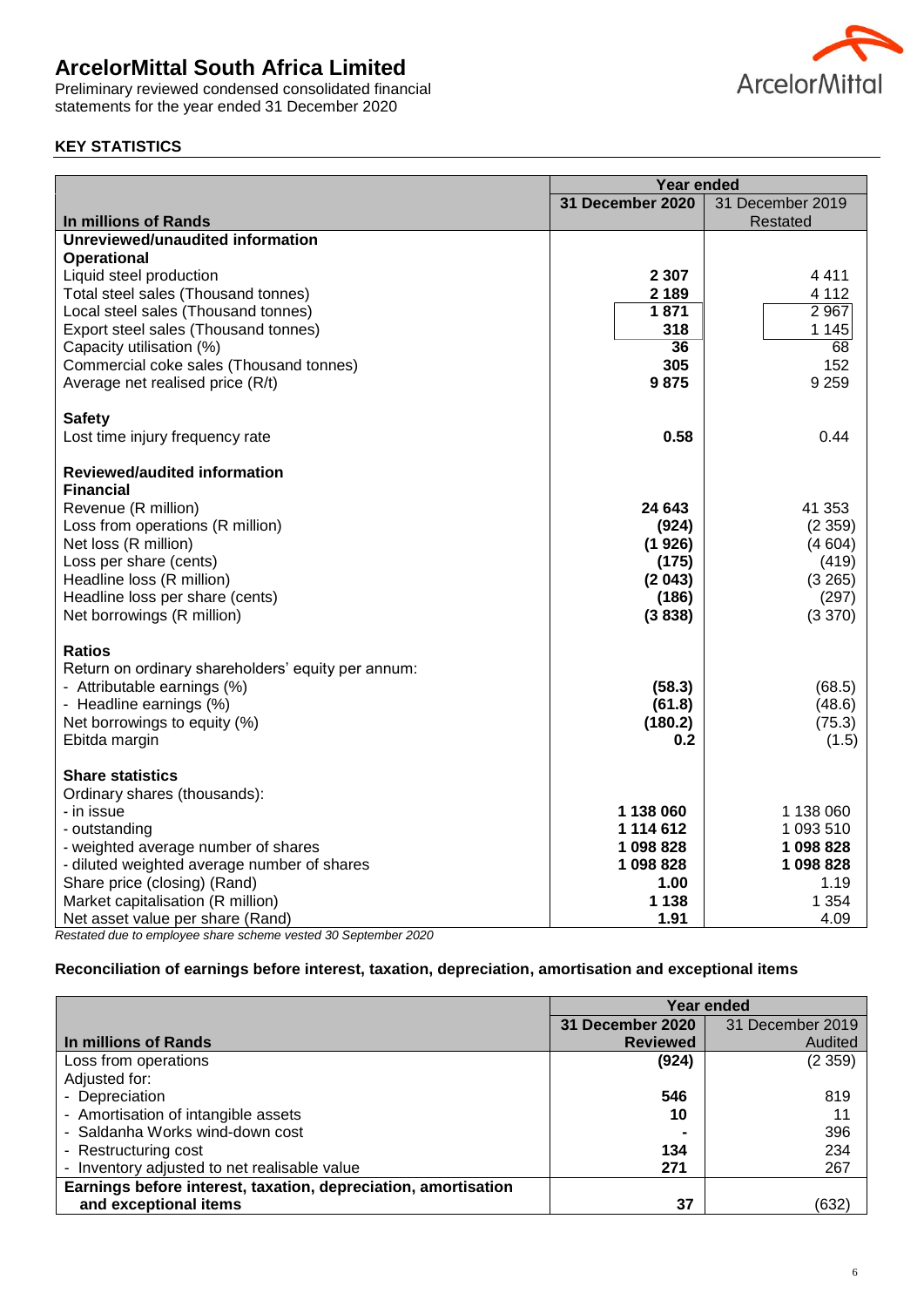

Preliminary reviewed condensed consolidated financial statements for the year ended 31 December 2020

## **INDEPENDENT AUDITOR'S REVIEW REPORT ON CONDENSED CONSOLIDATED FINANCIAL STATEMENTS TO THE SHAREHOLDERS OF ARCELORMITTAL SOUTH AFRICA LIMITED**

We have reviewed the condensed consolidated financial statements of ArcelorMittal South Africa Limited, contained in the accompanying preliminary report, which comprise the condensed consolidated statement of financial position as at 31 December 2020 and the condensed consolidated statements of comprehensive income and other comprehensive income, changes in equity and cash flows for the year then ended, and selected explanatory notes.

#### **Directors' Responsibility for the Condensed Consolidated Financial Statements**

The directors are responsible for the preparation and presentation of these condensed consolidated financial statements in accordance with the requirements of the JSE Limited Listings Requirements for preliminary reports, as set out in note 2 to the financial statements, and the requirements of the Companies Act of South Africa, and for such internal control as the directors determine is necessary to enable the preparation of financial statements that are free from material misstatement, whether due to fraud or error.

The Listings Requirements require condensed consolidated financial statements contained in a preliminary report to be prepared in accordance with the framework concepts and the measurement and recognition requirements of International Financial Reporting Standards (IFRS), the SAICA Financial Reporting Guides as issued by the Accounting Practices Committee and Financial Pronouncements as issued by Financial Reporting Standards Council and to also, as a minimum, contain the information required by International Accounting Standard (IAS) 34, *Interim Financial Reporting*.

#### **Auditor's Responsibility**

Our responsibility is to express a conclusion on these financial statements. We conducted our review in accordance with International Standard on Review Engagements (ISRE) 2410, which applies to a review of historical information performed by the independent auditor of the entity. ISRE 2410 requires us to conclude whether anything has come to our attention that causes us to believe that the financial statements are not prepared in all material respects in accordance with the applicable financial reporting framework. This standard also requires us to comply with relevant ethical requirements. A review of financial statements in accordance with ISRE 2410 is a limited assurance engagement. We perform procedures, primarily consisting of making inquiries of management and others within the entity, as appropriate, and applying analytical procedures, and evaluate the evidence obtained.

The procedures performed in a review are substantially less than those performed in an audit conducted in accordance with International Standards on Auditing. Accordingly we do not express an audit opinion on these financial statements.

#### **Conclusion**

Based on our review, nothing has come to our attention that causes us to believe that the condensed consolidated financial statements of ArcelorMittal South Africa Limited for the year ended 31 December 2020 are not prepared, in all material respects, in accordance with the requirements of the JSE Limited Listings Requirements for preliminary reports, as set out in note 2 to the financial statements, and the requirements of the Companies Act of South Africa.

#### **Material Uncertainty related to Going Concern**

We draw attention to note 24 in the condensed consolidated financial statements which indicates that the group incurred a net loss after tax of R1 926 million (2019: R4 604 million) for the year ended 31 December 2020. As stated in note 24, these events or conditions, along with other matters as set forth in note 24, indicate that a material uncertainty exists that may cast significant doubt on the group's ability to continue as a going concern. Our conclusion is not modified in respect of this matter.

Delaite + Tarche

Deloitte & Touche Registered Auditor

Per: S.I. Rajcoomar Partner 11 February 2021

Deloitte & Touche 5 Magwa Cresent, Waterfall City, 2090 Telephone: +27 (0)11 806 5400

National Executive: \*LL Bam Chief Executive Officer \*TMM Jordan Deputy Chief Executive Officer; Clients & Industries \*MJ Jarvis Chief Operating Officer \*AF Mackie Audit & Assurance \*N Sing Risk Advisory DP Ndlovu Tax & Legal \*MR Verster Consulting \*JK Mazzocco People & Purpose MG Dicks Risk Independence & Legal \*KL Hodson Financial Advisory \*B Nyembe Responsible Business & Public Policy \*R Redfearn Chair of the Board

A full list of partners and directors is available on request \*Partner and Registered Auditor

B-BBEE rating: Level 1 contribution in terms of the DTI Generic Scorecard as per the amended Codes of Good Practice Associate of Deloitte Africa, a Member of Deloitte Touche Tohmatsu Limited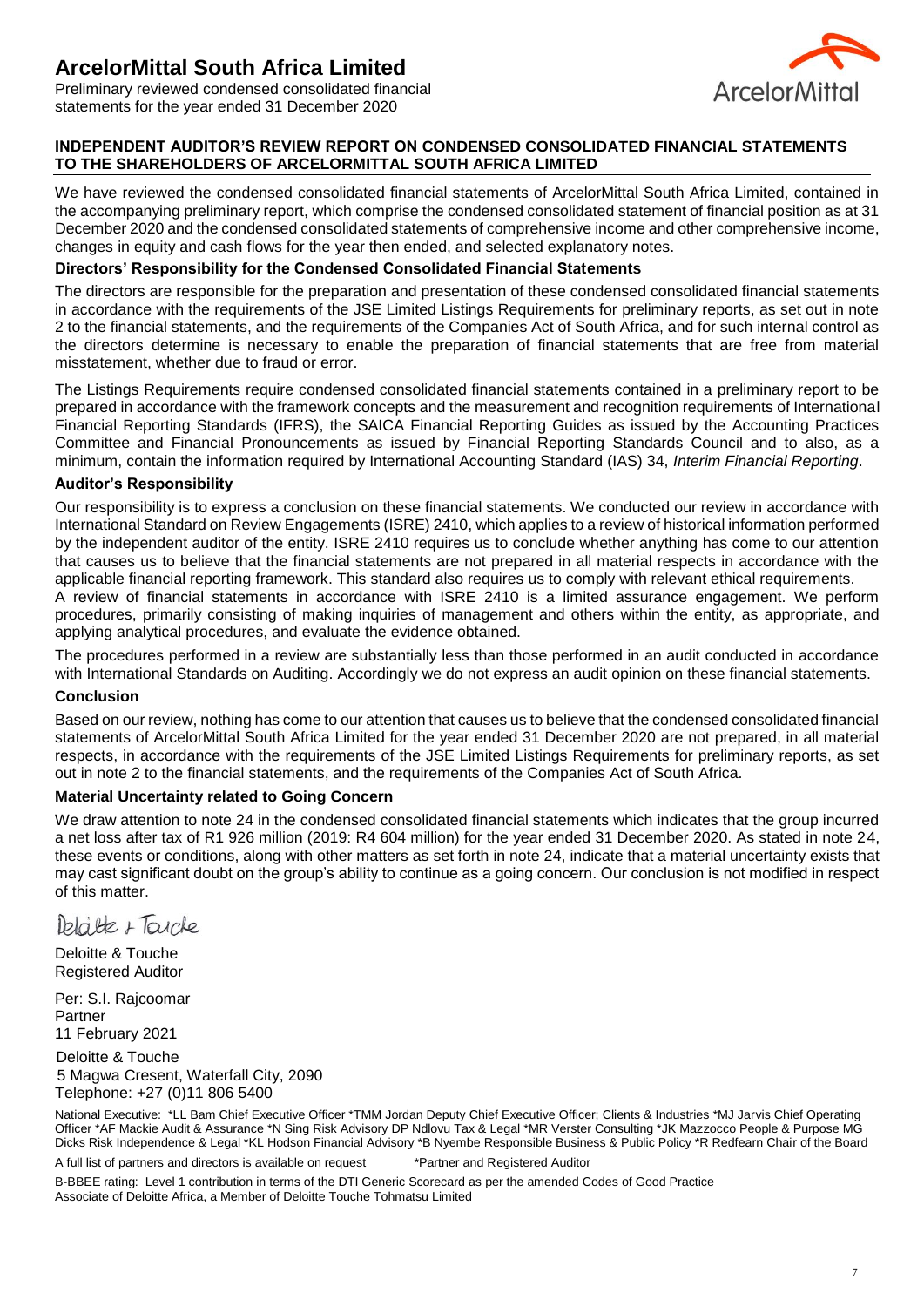

Preliminary reviewed condensed consolidated financial statements for the year ended 31 December 2020

# **CONDENSED CONSOLIDATED STATEMENT OF COMPREHENSIVE INCOME AND OTHER COMPREHENSIVE INCOME**

|                                                                     |             | Year ended       |                  |  |
|---------------------------------------------------------------------|-------------|------------------|------------------|--|
|                                                                     | <b>Note</b> | 31 December 2020 | 31 December 2019 |  |
| In millions of Rands                                                |             | <b>Reviewed</b>  | Restated         |  |
| <b>Revenue</b>                                                      |             | 24 643           | 41 353           |  |
| Raw materials and consumables used                                  |             | (12840)          | (24 475)         |  |
| Employee costs                                                      |             | (3457)           | (4773)           |  |
| Energy                                                              |             | (3598)           | (4699)           |  |
| Movement in inventories of finished goods and work in               |             |                  |                  |  |
| progress                                                            |             | (1203)           | (2 242)          |  |
| Depreciation                                                        |             | (546)            | (819)            |  |
| Amortisation of intangible assets                                   |             | (10)             | (11)             |  |
| Impairment of trade and other receivables                           |             | (4)              | (15)             |  |
| Other operating expenses                                            |             | (3909)           | (6678)           |  |
| <b>Loss from operations</b>                                         |             | (924)            | (2359)           |  |
| Impairment reversal of other assets                                 | 6           | 57               | 79               |  |
| Impairment of property, plant and equipment and intangible          |             |                  |                  |  |
| assets                                                              | 7           | (125)            | (1480)           |  |
| Impairment reversal of property, plant and equipment                | 8           | 29               |                  |  |
| Finance and investment income                                       | 9           | 112              | 101              |  |
| Finance costs                                                       | 10          | (1188)           | (1070)           |  |
| Fair value adjustments on investment property                       |             | (118)            | 72               |  |
| Reclassification of foreign currency differences on liquidation of  |             |                  |                  |  |
| foreign investment                                                  | 11          | 280              |                  |  |
| Income/(loss) from equity accounted investments (net of tax)        |             | 13               | (17)             |  |
| Loss before tax                                                     |             | (1864)           | (4674)           |  |
| Income tax (expense)/credit                                         | 12          | (62)             | 70               |  |
| Loss for the year                                                   |             | (1926)           | (4604)           |  |
| Other comprehensive (loss)/profit                                   |             |                  |                  |  |
| Items that will not be reclassified to profit or loss:              |             |                  |                  |  |
| Fair value adjustment on equity instruments (net of tax)            |             | (29)             | (26)             |  |
| Revaluation of property, plant and equipment                        | 13          | 30               |                  |  |
| Items that may be reclassified subsequently to profit or loss:      |             |                  |                  |  |
| Exchange differences on translation of foreign operations           |             | (36)             |                  |  |
| Cash flow hedge – effective portion of changes in fair value net    |             |                  |                  |  |
| of tax                                                              |             | (202)            | 120              |  |
| Reclassification of cash flow hedges to profit or loss (net of tax) |             | 66               | (27)             |  |
| Reclassification of foreign currency differences on liquidation of  |             |                  |                  |  |
| foreign investment                                                  | 11          | (280)            |                  |  |
| Share of other comprehensive income of equity-accounted             |             |                  |                  |  |
| investments                                                         |             | 3                |                  |  |
| Other comprehensive (loss)/income for the year                      |             | (448)            | 67               |  |
| Total comprehensive loss for the year                               |             | (2374)           | (4537)           |  |
| Loss attributable to:                                               |             |                  |                  |  |
| Owners of the company                                               |             | (1926)           | (4604)           |  |
| Total comprehensive loss attributable to:                           |             |                  |                  |  |
| Owners of the company                                               |             | (2374)           | (4537)           |  |
| Loss per share (cents) attributable to owners of the                |             |                  |                  |  |
| company                                                             |             |                  |                  |  |
| - basic                                                             |             | (175)            | (419)            |  |
| - diluted                                                           |             | (175)            | (419)            |  |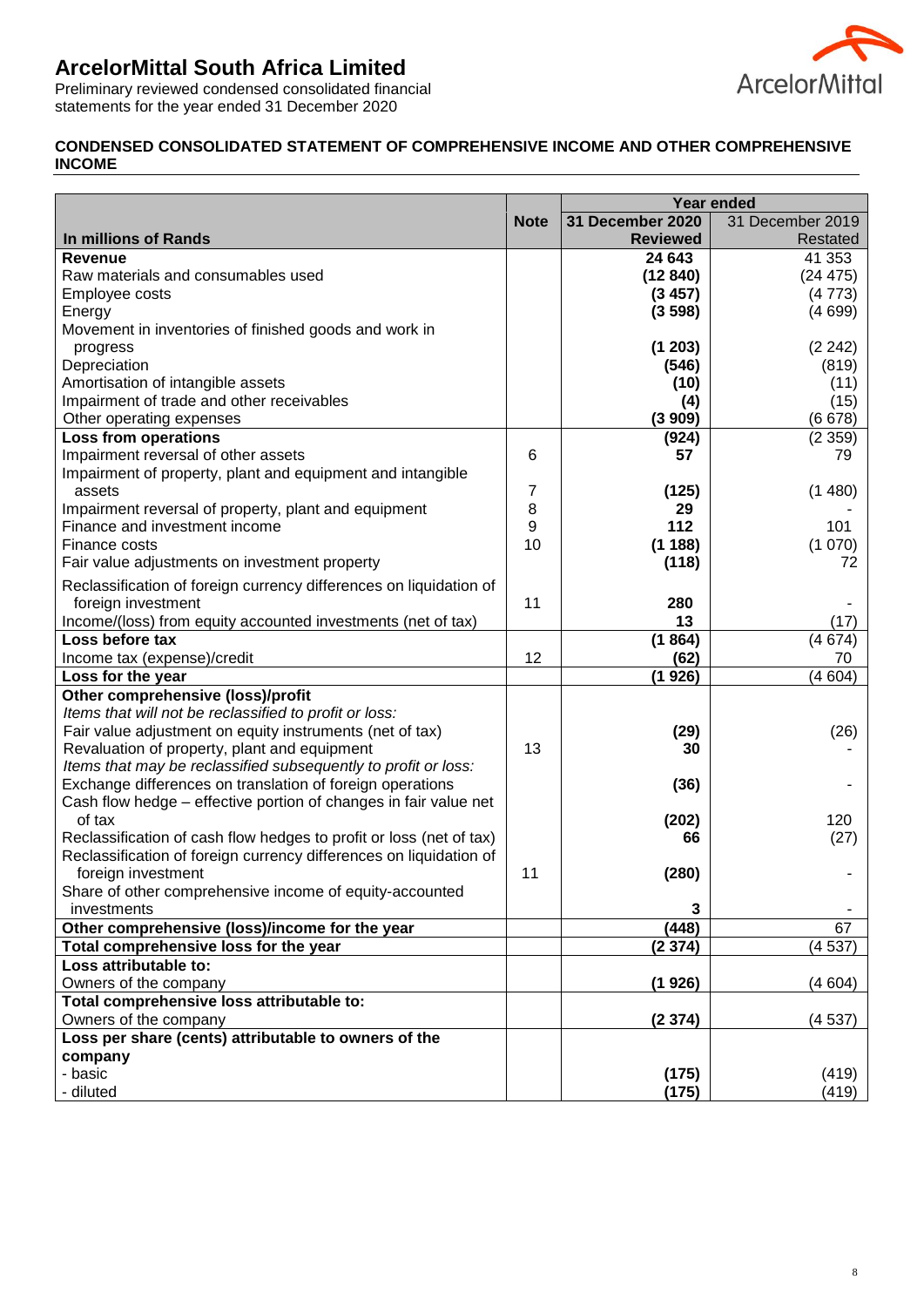Preliminary reviewed condensed consolidated financial statements for the year ended 31 December 2020



# **CONDENSED CONSOLIDATED STATEMENT OF FINANCIAL POSITION**

|                                              | As at       |                 |                 |                 |
|----------------------------------------------|-------------|-----------------|-----------------|-----------------|
|                                              | <b>Note</b> | 31 December     | 31 December     | 31 December     |
|                                              |             | 2020            | 2019            | 2018            |
| <b>In millions of Rands</b>                  |             | <b>Reviewed</b> | Restated        | Restated        |
| <b>Assets</b>                                |             |                 |                 |                 |
| <b>Non-current assets</b>                    |             | 9 3 3 3         | 9794            | 10 696          |
| Property, plant and equipment                |             | 7675            | 7 9 6 6         | 8987            |
| Investment properties                        | 15          | 983             | 1 0 8 0         | 1 0 0 8         |
| Intangible assets                            |             | 72              | 70              | 73              |
| Equity accounted investments                 |             | 205             | 268             | 220             |
| Investment held by environmental trust       |             | 378             | 348             | 332             |
| Non-current receivable                       |             | 8               | 22              | 10              |
| Other financial assets                       |             | 12              | 40              | 66              |
| <b>Current assets</b>                        |             | 12 476          | 13739           | 18 8 64         |
| Inventories                                  |             | 7 3 4 8         | 8700            | 12 179          |
| Trade and other receivables                  |             | 1623            | 2837            | 3972            |
| Taxation                                     |             |                 | 21              | 132             |
| Asset held for sale                          | 16          | 135             |                 |                 |
| Other financial assets                       |             | 30              | 193             | 56              |
| Cash, bank balances and restricted cash      | 17          | 3 3 4 0         | 1988            | 2525            |
| <b>Total assets</b>                          |             | 21 809          | 23 533          | 29 560          |
|                                              |             |                 |                 |                 |
| <b>Equity and Liabilities</b>                |             | 2 1 3 0         |                 |                 |
| Shareholders' equity                         |             | 4 5 3 7         | 4 4 7 7<br>4537 | 8 9 6 1<br>4537 |
| Stated capital<br>Non-distributable reserves |             |                 |                 | (3659)          |
| Retained income                              |             | (3976)<br>1569  | (3568)          | 8 0 8 3         |
|                                              |             | 6887            | 3508<br>6716    | 5 6 3 6         |
| <b>Non-current liabilities</b>               | 18          | 4728            | 4 2 0 8         | 2700            |
| Borrowings<br>Trade and other payables       |             | 283             | 373             | 572             |
| Finance lease obligations                    |             | 44              | 74              | 46              |
| Provisions                                   |             | 1832            | 1761            | 1774            |
| Other financial liabilities                  |             |                 | 300             | 544             |
| <b>Current liabilities</b>                   |             | 12792           | 12 340          | 14 963          |
| Trade and other payables                     |             | 8 4 2 0         | 9 3 9 1         | 13779           |
| Borrowings                                   |             | 2 4 5 0         | 1 1 5 0         | 300             |
| Finance lease obligations                    |             | 29              | 26              | 15              |
| <b>Current provisions</b>                    |             | 770             | 1 0 8 0         | 406             |
| <b>Taxation payable</b>                      |             | 106             | 93              | 91              |
| Other financial liabilities                  |             | 1 0 1 7         | 600             | 372             |
|                                              |             |                 |                 |                 |
| <b>Total equity and liabilities</b>          |             | 21 809          | 23 5 33         | 29 560          |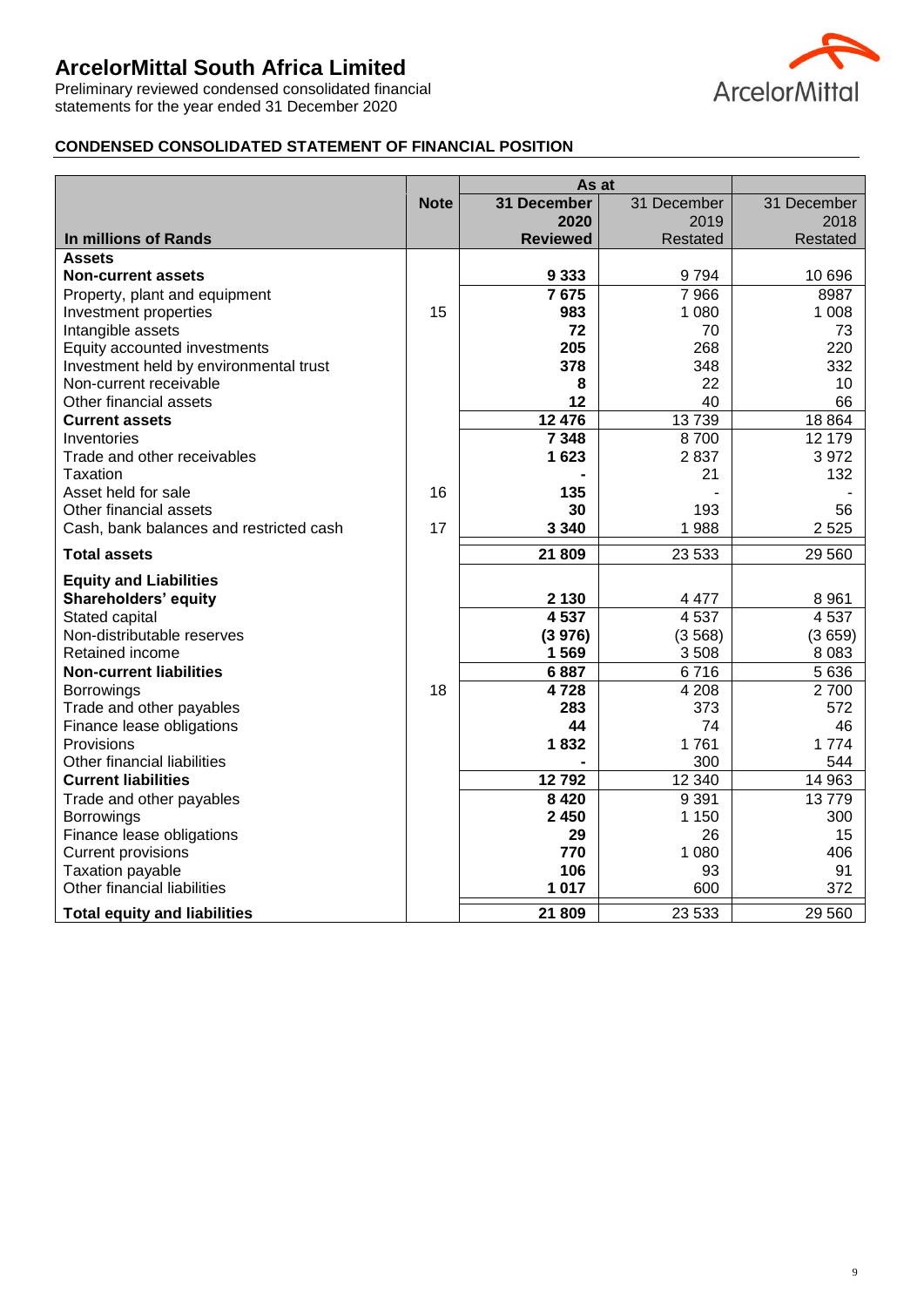Preliminary reviewed condensed consolidated financial statements for the year ended 31 December 2020



## **CONDENSED CONSOLIDATED STATEMENT OF CASH FLOWS**

|                                                            |             | Year ended       |                  |  |
|------------------------------------------------------------|-------------|------------------|------------------|--|
|                                                            | <b>Note</b> | 31 December 2020 | 31 December 2019 |  |
| In millions of Rands                                       |             | <b>Reviewed</b>  | Restated*        |  |
| Cash flows from operating activities                       |             | 622              | 129              |  |
| Cash generated from operations                             | 19          | 867              | 243              |  |
| Interest income                                            |             | 111              | 101              |  |
| Finance cost                                               |             | (380)            | (345)            |  |
| Income tax received                                        |             | 24               | 130              |  |
| Cash flows from investing activities                       |             | (505)            | (1479)           |  |
| Investment to maintain and expand operations               |             | (509)            | (1 491)          |  |
| Proceeds on disposal or scrapping of assets                |             |                  |                  |  |
| Dividend income from investment                            |             |                  | 12               |  |
| Cash flows from financing activities                       |             | 1 257            | 810              |  |
| Borrowings raised - net                                    |             | 1 300            | 850              |  |
| Finance lease obligation repaid                            |             | (35)             | (37)             |  |
| Cash settlement on Management share Trust/long term        |             |                  |                  |  |
| incentive plan                                             |             | (8)              | (3)              |  |
| Increase/decrease in cash, cash equivalents and restricted |             |                  |                  |  |
| cash                                                       |             | 1 3 7 4          | (540)            |  |
| Effect of foreign exchange rate changes on cash, cash      |             |                  |                  |  |
| equivalents and restricted cash                            |             | (22)             | 3                |  |
| Cash, cash equivalents and restricted cash at beginning of |             |                  |                  |  |
| the year                                                   |             | 1988             | 2 5 2 5          |  |
| Cash, cash equivalents and restricted cash at end of the   |             |                  |                  |  |
| vear                                                       |             | 3 3 4 0          | 1988             |  |

**\*** *Amounts previously classified as realised foreign exchange movements were reclassified to cash from operations, refer to note 15.*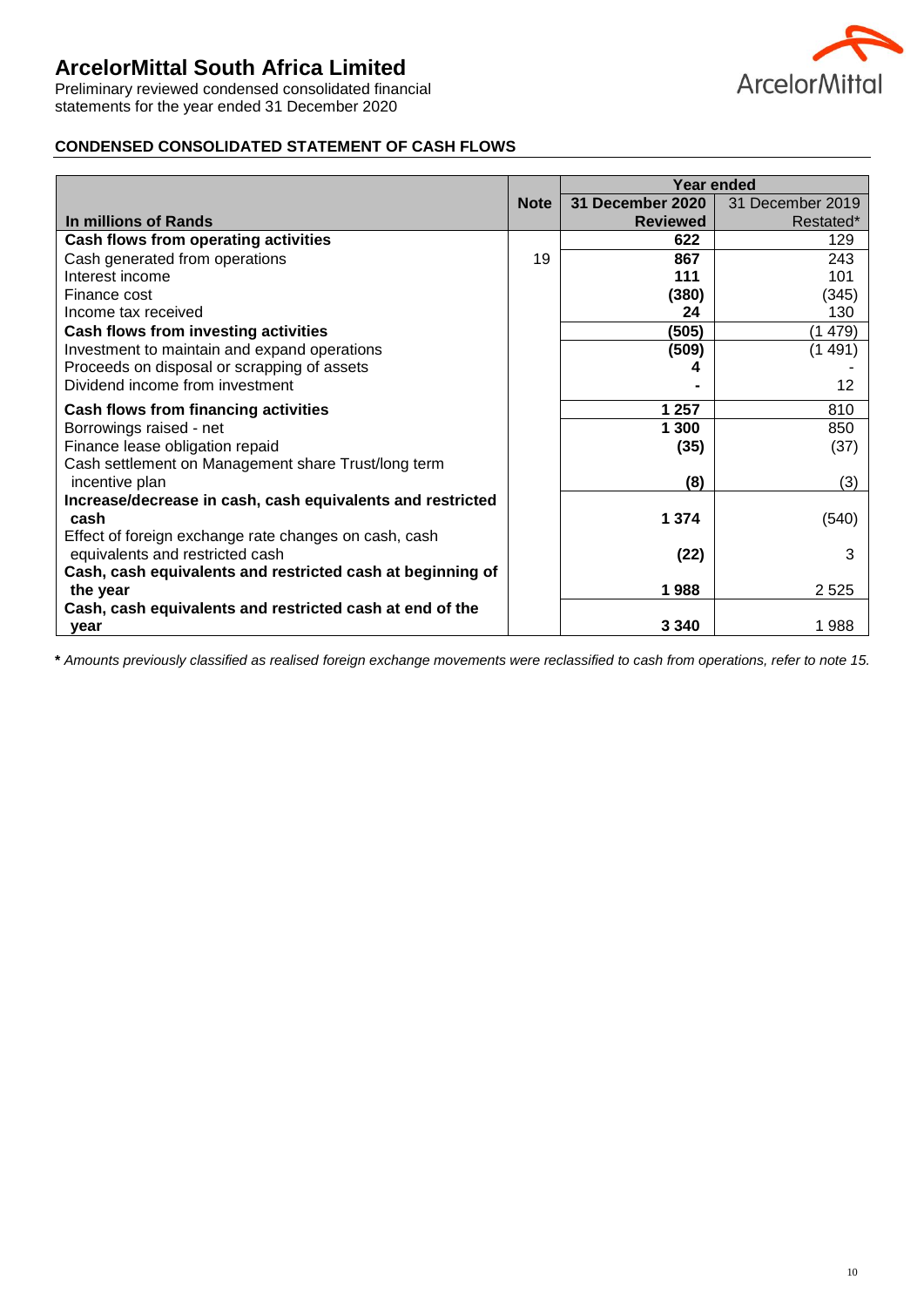Preliminary reviewed condensed consolidated financial statements for the year ended 31 December 2020



# **CONDENSED CONSOLIDATED STATEMENT OF CHANGES IN EQUITY**

|                                           | <b>Stated</b><br><b>Capital</b> | <b>Treasury</b><br>share | <b>Other</b><br><b>Reserves</b> | <b>Retained</b><br>earnings | <b>Total</b> |
|-------------------------------------------|---------------------------------|--------------------------|---------------------------------|-----------------------------|--------------|
|                                           |                                 | equity                   |                                 |                             |              |
| In millions of Rands                      |                                 | reserve                  |                                 |                             |              |
| Year ended 31 December 2018 (Restated)    |                                 |                          |                                 |                             |              |
| Balance as at 1 January 2018 - restated   | 4537                            | (3918)                   | 4 2 8 1                         | 4 1 3 4                     | 9 0 3 4      |
| As previously reported                    | 4537                            | (3918)                   | 4 2 8 1                         | 3 1 5 8                     | 8 0 5 8      |
| Change in accounting policy - Fair value  |                                 |                          |                                 |                             |              |
| adjustment of Investment properties       |                                 |                          |                                 | 976                         | 976          |
| Total comprehensive loss - restated       | $\blacksquare$                  | ä,                       | (1475)                          | 1 3 9 4                     | (81)         |
| As previously reported                    |                                 |                          | (1475)                          | 1 370                       | (105)        |
| Change in accounting policy - Fair value  |                                 |                          |                                 |                             |              |
| adjustment of Investment properties       |                                 |                          |                                 | 24                          | 24           |
| Share-based payment reserve               |                                 |                          | 10                              |                             | 10           |
| Settlement of long-term incentive plan    |                                 |                          | (2)                             |                             | (2)          |
| Transfer between reserves                 |                                 | (1)                      | (2554)                          | 2 5 5 5                     |              |
| Balance as at 31 December 2018 (Restated) | 4537                            | (3919)                   | 260                             | 8 0 8 3                     | 8 9 6 1      |
| Year ended 31 December 2019 (Reviewed)    |                                 |                          |                                 |                             |              |
| Balance as at 1 January 2019 - restated   | 4 5 3 7                         | (3919)                   | 260                             | 8 0 8 3                     | 8 9 6 1      |
| As previously reported                    | 4537                            | (3919)                   | 260                             | 7 0 8 3                     | 7961         |
| Change in accounting policy - Fair value  |                                 |                          |                                 |                             |              |
| adjustment of Investment properties       |                                 |                          |                                 | 1 0 0 0                     | 1 0 0 0      |
| Total comprehensive loss - restated       |                                 | ۰                        | 67                              | (4604)                      | (4537)       |
| As previously reported                    |                                 |                          | 67                              | (4676)                      | (4609)       |
| Change in accounting policy - Fair value  |                                 |                          |                                 |                             |              |
| adjustment of Investment properties       |                                 |                          |                                 | 72                          | 72           |
| Share-based payment reserve               |                                 |                          | 56                              |                             | 56           |
| Settlement of long-term incentive plan    |                                 |                          | (3)                             |                             | (3)          |
| Transfer between reserves                 |                                 |                          | (29)                            | 29                          |              |
| Balance as at 31 December 2019 (Restated) | 4537                            | (3919)                   | 351                             | 3508                        | 4 4 7 7      |
| Year ended 31 December 2020 (Reviewed)    |                                 |                          |                                 |                             |              |
| Balance as at 1 January 2020 - restated   | 4 5 3 7                         | (3919)                   | 351                             | 3508                        | 4 4 7 7      |
| As previously reported                    | 4537                            | (3919)                   | 351                             | 2 4 3 6                     | 3 4 0 5      |
| Change in accounting policy - Fair value  |                                 |                          |                                 |                             |              |
| adjustment of Investment properties       |                                 |                          |                                 | 1 0 7 2                     | 1 0 7 2      |
| Total comprehensive loss                  |                                 |                          | (448)                           | (1926)                      | (2374)       |
| Share-based payment reserve               |                                 |                          | 35                              |                             | 35           |
| Settlement of long-term incentive plan    |                                 |                          | (8)                             |                             | (8)          |
| Transfer between reserves                 |                                 | 1854                     | (1841)                          | (13)                        |              |
| Balance as at 31 December 2020 (Reviewed) | 4 5 3 7                         | (2065)                   | (1911)                          | 1 5 6 9                     | 2 1 3 0      |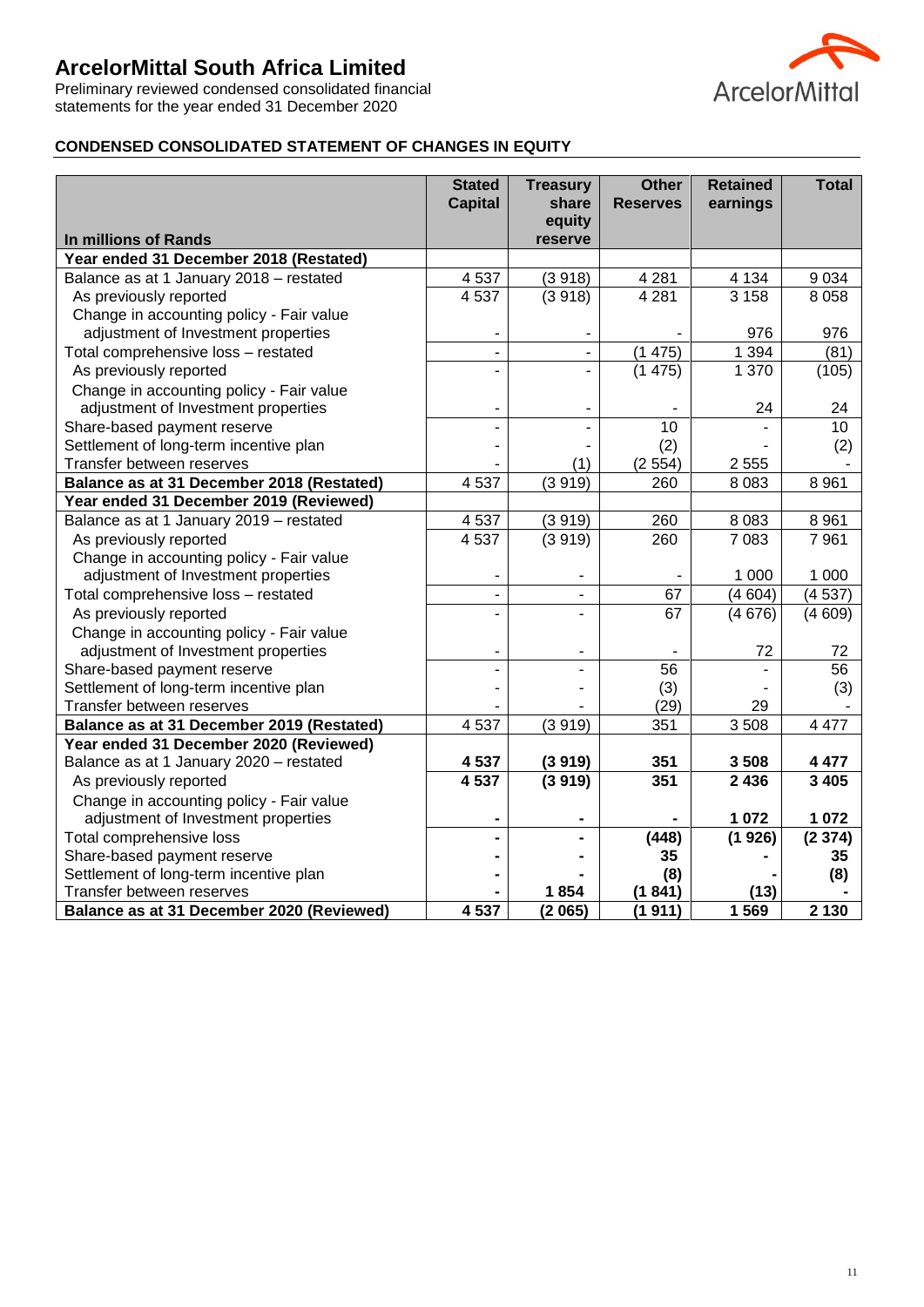

Preliminary reviewed condensed consolidated financial statements for the year ended 31 December 2020

### **NOTES TO THE PRELIMINARY REVIEWED CONDENSED CONSOLIDATED FINANCIAL STATEMENTS FOR THE YEAR ENDED 31 DECEMBER 2020**

#### **1. Corporate information**

ArcelorMittal South Africa Limited is a public company incorporated and domiciled in the Republic of South Africa and listed on the JSE Limited. These condensed consolidated financial statements for the year ended 31 December 2020 comprise the company and its subsidiaries (together referred to as the Group). The Group is one of the largest steel producers on the African continent.

### **2. Basis of preparation**

The condensed consolidated financial statements were prepared in accordance with the requirements of the JSE Limited Listings Requirements for preliminary reports as well as the requirements of the Companies Act of South Africa. The condensed consolidated financial statements have been prepared in accordance with the framework concepts and the measurement and recognition requirements of International Financial Reporting Standards (IFRS) and the SAICA Financial Reporting Guides as issued by the Accounting Practices Committee and Financial Pronouncements as issued by the Financial Reporting Standards Council. It also contains, at a minimum, the information required by IAS 34 Interim Financial Reporting.

The condensed consolidated financial statements were prepared under the supervision of Mr. AD Maharaj CA (SA), the chief financial officer.

The directors are responsible for the preparation and presentation of these condensed consolidated financial statements in accordance with the requirements of the JSE Limited Listings Requirements for preliminary reports, and the requirements of the Companies Act of South Africa, and for such internal control as the directors determine is necessary to enable the preparation of financial statements that are free from material misstatement, whether due to fraud or error.

The auditor's conclusion, which contains a paragraph on material uncertainty relating to going concern, does not necessarily report on all of the information contained in this announcement. Any reference to future financial performance included in this announcement has not been reviewed or reported on by the group's auditors. Shareholders are therefore advised that in order to obtain a full understanding of the nature of the auditor's engagement they should read the auditor's conclusion together with the accompanying financial information contained in this announcement.

# **3. Accounting policies**

The accounting policies and methods of computation applied in the preparation of the condensed consolidated financial statements are in terms of IFRS and are consistent with those applied in the previous consolidated annual financial statements, except for the change in accounting policy relating to Investment properties.

As part of the review of the group's property portfolio in light of its revised strategic focus, certain properties were identified which had historically been classified as investment property, measured using the cost model, but were incorrectly included in the property, plant and equipment line item in the statement of financial position. Further, previous financial statements lacked disclosures required by IAS 40 for these properties measured under the cost model.

#### 3.1 Prior period error

In assessing the level of significance of the prior period error for the purposes of the related financial statement presentation, management considered guidance in IAS 8. This analysis indicated that, given that the cost model was applied under both IAS 16 and IAS 40, this incorrect classification had no impact on the consolidated results of operations, or on basic or diluted earnings per share for the year ended 31 December 2019 and 31 December 2018.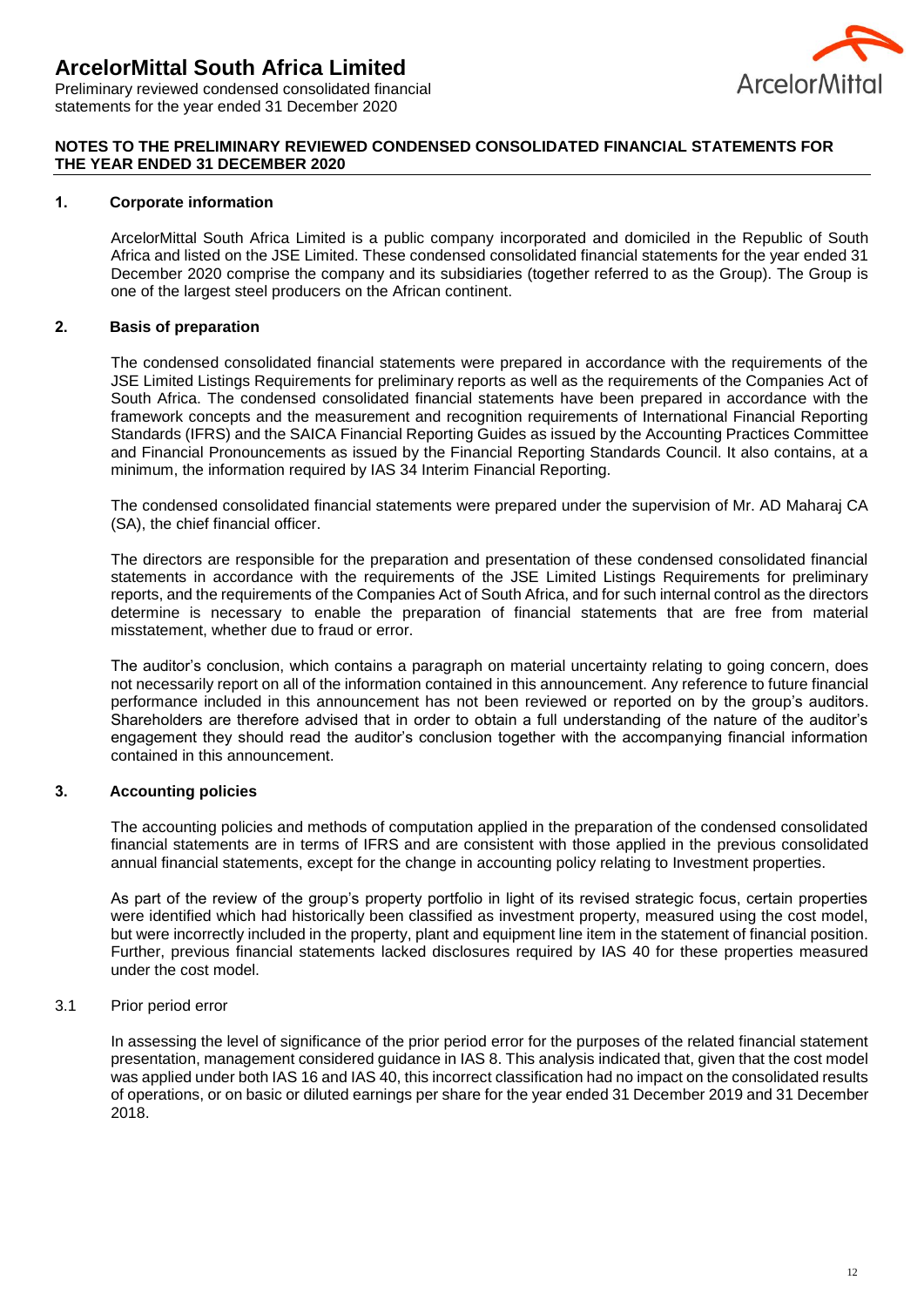

Preliminary reviewed condensed consolidated financial statements for the year ended 31 December 2020

### **NOTES TO THE PRELIMINARY REVIEWED CONDENSED CONSOLIDATED FINANCIAL STATEMENTS FOR THE YEAR ENDED 31 DECEMBER 2020 continued**

In light of the above, the group has corrected the classification of these properties in the statement of financial position. The impact of the restatement on Statement of financial position is shown in the table below:

| In millions of Rands                                           | <b>Previously</b><br>reported<br>31<br><b>December</b><br>2018 | <b>Impact</b>  | <b>Restated</b><br><b>Amount</b><br>31<br><b>December</b><br>2018 | <b>Previously</b><br>reported<br>31 December<br>2019 | <b>Impact</b>  | <b>Restated</b><br><b>Amount</b><br>31 December<br>2019 |
|----------------------------------------------------------------|----------------------------------------------------------------|----------------|-------------------------------------------------------------------|------------------------------------------------------|----------------|---------------------------------------------------------|
| <b>Assets</b><br><b>Non-Current Assets</b>                     |                                                                |                |                                                                   |                                                      |                |                                                         |
| Property, plant and<br>equipment<br><b>Investment Property</b> | 8995                                                           | (8)<br>8       | 8987<br>8                                                         | 7974                                                 | (8)<br>8       | 7966<br>8                                               |
| <b>Total</b>                                                   | 8995                                                           | $\blacksquare$ | 8995                                                              | 7974                                                 | $\blacksquare$ | 7974                                                    |

The fair value of these investment properties at 31 December 2019 totalled R1 080 million (31 December 2018: R1 008 million).

### 3.2 Change in accounting policy

During the current year, ArcelorMittal South Africa voluntarily changed its accounting policy related to the measurement of investment property. The group now applies the fair value model, under which investment property is subsequently measured at its fair value. Prior to this change in policy, the group applied the cost model to measure investment property.

After the decision in 2019 to cease production at the Saldanha Works, ArcelorMittal South Africa undertook a phased strategic asset footprint review to evaluate various potential uses of its property portfolio, the results of which suggested that a greater focus should be placed on the active management of properties to derive value either through rental or development for future sale. The strategic rationale supporting the intensified focus on the property portfolio corresponds with the significant increase in the portion of the group's portfolio that has been decommissioned and is no longer employed for production purposes. Given the results of this review, management have concluded that the fair value model for investment property is a more appropriate measurement basis than the previously applied cost model, providing relevant and more reliable information to users of the financial statements, aligned to both the current market value and use of its investment property portfolio.

The impact on each line item of the financial statements is shown in the table below:

|                                                |                 | As previously reported | <b>Adjustment</b> |                 | <b>Restated</b> |                 |
|------------------------------------------------|-----------------|------------------------|-------------------|-----------------|-----------------|-----------------|
|                                                | 31              | 31                     | 31                | 31              | 31              | 31              |
| In millions of                                 | <b>December</b> | <b>December</b>        | <b>December</b>   | <b>December</b> | <b>December</b> | <b>December</b> |
| <b>Rands</b>                                   | 2017            | 2018                   | 2017              | 2018            | 2017            | 2018            |
| <b>Statement of</b><br>comprehensive<br>income |                 |                        |                   |                 |                 |                 |
| Fair value adjustment                          |                 |                        |                   |                 |                 |                 |
| on investment                                  |                 |                        |                   |                 |                 |                 |
| properties                                     |                 |                        |                   | 24              |                 | 24              |
| Income tax*                                    |                 |                        |                   |                 |                 |                 |
| Net (loss)/profit                              | (5128)          | 1 370                  | -                 | 24              | (5128)          | 1 3 9 4         |
| <b>Statement of</b>                            |                 |                        |                   |                 |                 |                 |
| <b>Financial Position</b>                      |                 |                        |                   |                 |                 |                 |
| Investment properties                          |                 |                        | 984               | 1 0 0 8         | 984             | 1 0 0 8         |
| <b>Total assets</b>                            | 31 196          | 28 5 60                | 976               | 1 0 0 0         | 32 172          | 29 5 60         |
| Deferred tax*                                  |                 |                        |                   |                 |                 |                 |
| Retained earnings                              | 3 1 5 8         | 7 0 8 3                | 976               | 1 0 0 0         | 4 1 3 4         | 8 0 8 3         |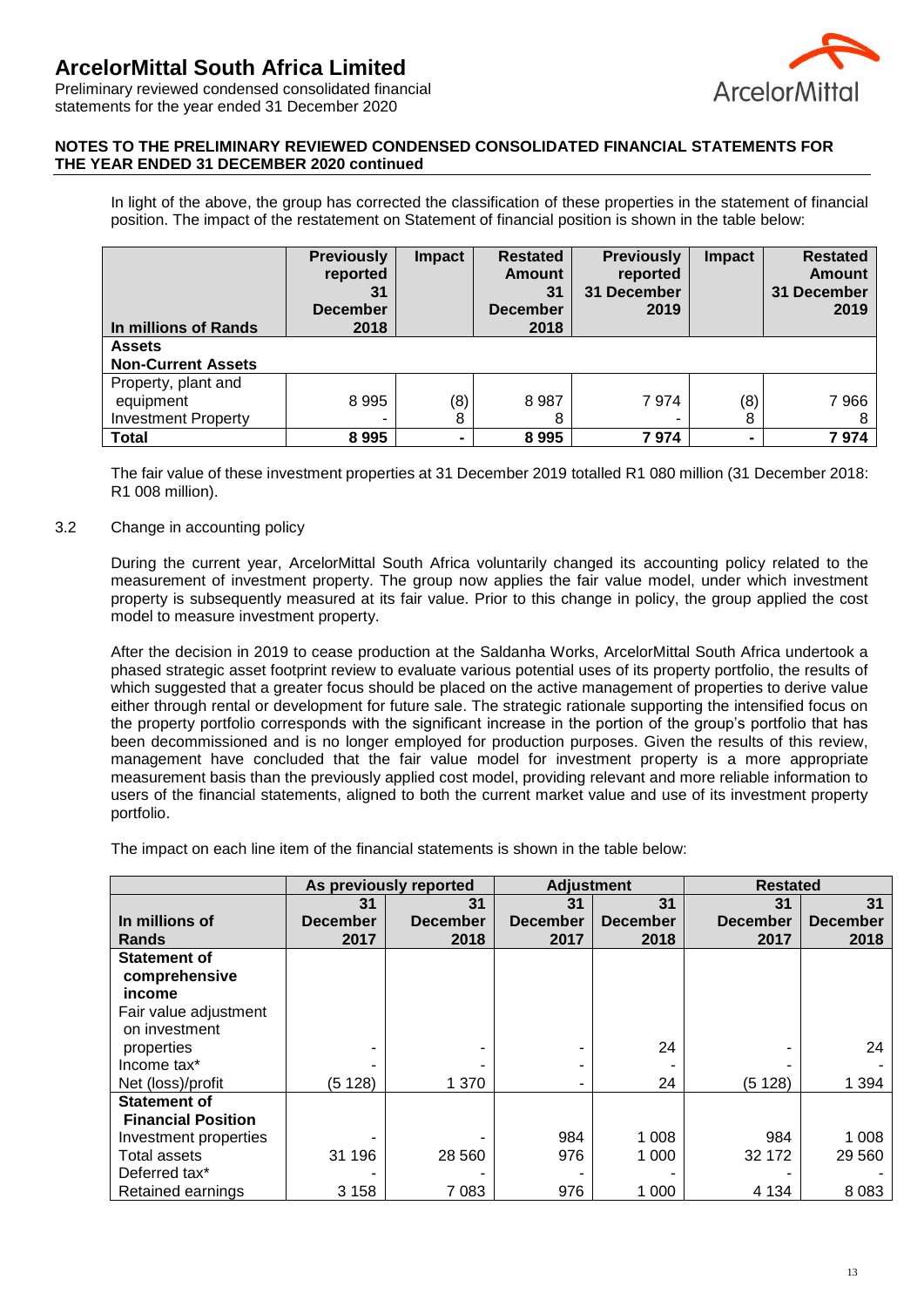

Preliminary reviewed condensed consolidated financial statements for the year ended 31 December 2020

### **NOTES TO THE PRELIMINARY REVIEWED CONDENSED CONSOLIDATED FINANCIAL STATEMENTS FOR THE YEAR ENDED 31 DECEMBER 2020 continued**

|                                             | As previously<br>reported | <b>Adjustment</b> | <b>Restated</b>  |
|---------------------------------------------|---------------------------|-------------------|------------------|
| In millions of Rands                        | <b>31 December 2019</b>   | 31 December 2019  | 31 December 2019 |
| <b>Statement of comprehensive</b><br>income |                           |                   |                  |
| Fair value adjustment on investment         |                           |                   |                  |
| properties                                  |                           | 72                | 72               |
| Income tax*                                 |                           |                   |                  |
| Net loss                                    | (4 676)                   | 72                | (4 604)          |
| <b>Statement of Financial Position</b>      |                           |                   |                  |
| Investment properties                       |                           | 1 0 8 0           | 1 0 8 0          |
| Total assets                                | 22 4 61                   | 1 0 7 2           | 23 5 33          |
| Deferred tax*                               |                           |                   |                  |
| Retained earnings                           | 2 4 3 6                   | 1 0 7 2           | 3508             |

*\* Income tax and deferred tax, the group has an unrecognised deferred tax asset, refer to note 12.*

The impact on earnings per share and diluted earnings per share for the year ended 31 December 2019 is 6.6 cents (December 2018: 2.2 cents). The impact on headline earnings per share for the period ended 31 December 2019 is 0.0 cents (December 2018: 0.0 cents).

#### **4 Significant judgement, estimates and assumptions**

The preparation of the financial statements in compliance with IFRS requires management to make judgements, estimates and assumptions that affect amounts reported in the financial statements. Actual results may differ from these estimates. Judgements, estimates and assumptions are reviewed on an ongoing basis. Revisions to accounting estimates are recognised in the period in which they were revised and in any further periods affected.

Key judgements, estimates and assumptions which have the most significant effect on the financial statements include:

- Valuation of investment properties refer to note 20, the fair value measurement note
- Impairment assessment of property, plant and equipment refer to note 7, the impairment of property, plant and equipment note
- Expected credit loss assessment The exposure to credit risk is insured and mainly underwritten by the Credit Guarantee Insurance Corporation of South Africa. The insurance excess ranges from 0% to 10%. The credit limits of customers were monitored and adjusted where applicable throughout the period. Goods were dispatched to customers in line with the approved credit limits. The assessment of expected credit losses was reperformed as at 31 December 2020 and the impairment loss on trade and other receivables increased with R4 million compared to December 2019.
- Going concern basis refer to note 24, the going concern note.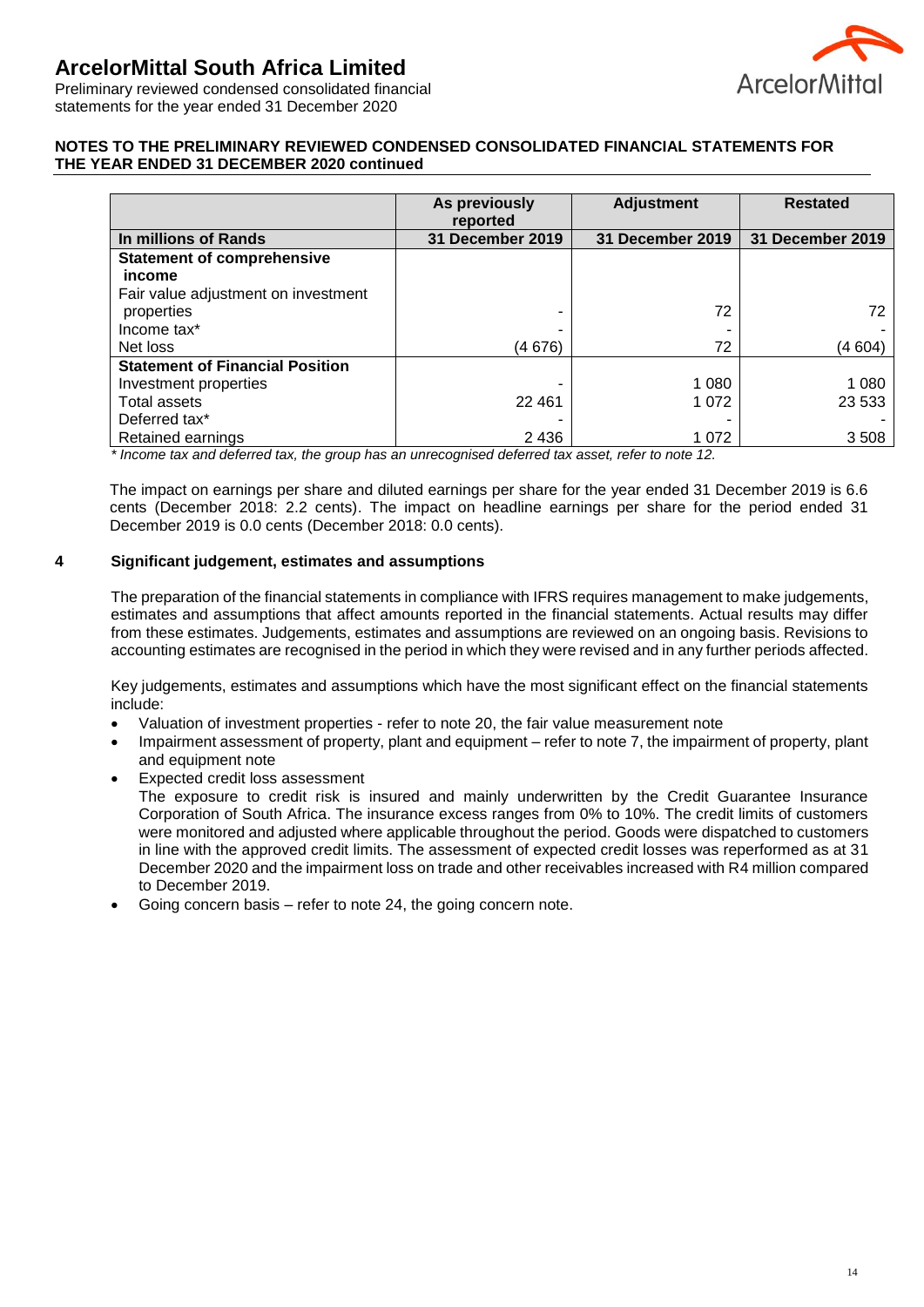

Preliminary reviewed condensed consolidated financial statements for the year ended 31 December 2020

# **NOTES TO THE PRELIMINARY REVIEWED CONDENSED CONSOLIDATED FINANCIAL STATEMENTS FOR THE YEAR ENDED 31 DECEMBER 2020 continued**

## **5. Segment report**

Flat Steel Products

|                                                                                                                                                              | Year ended                          |                                  |  |  |
|--------------------------------------------------------------------------------------------------------------------------------------------------------------|-------------------------------------|----------------------------------|--|--|
|                                                                                                                                                              | 31 December 2020<br><b>Reviewed</b> | 31 December 2019<br>Audited      |  |  |
| Revenue (R million)                                                                                                                                          | 16 130                              | 27 709                           |  |  |
| External<br>Internal                                                                                                                                         | 15 4 41<br>689                      | 26 927<br>782                    |  |  |
| Revenue external (R million)                                                                                                                                 | 15 4 41                             | 26 9 27                          |  |  |
| Local<br>Export                                                                                                                                              | 14 207<br>1 2 3 4                   | 21 7 8 3<br>5 1 4 4              |  |  |
| EBITDA (R million) (unreviewed/unaudited)<br>EBITDA margin (%) (unreviewed/unaudited)<br>Average net realised price (R/t)                                    | 414<br>2.6                          | (574)<br>(2.1)                   |  |  |
| (unreviewed/unaudited)<br>Exceptional items (unreviewed/unaudited)<br>Depreciation and amortisation (R million)<br>Profit/(loss) from operations (R million) | 10 275<br>(127)<br>(272)<br>15      | 9620<br>(665)<br>(435)<br>(1674) |  |  |
| Unreviewed/unaudited information<br>Liquid steel production (Thousand tonnes)<br>Steel sales (Thousand tonnes)                                               | 1538<br>1426                        | 2897<br>2659                     |  |  |
| Local<br>Export                                                                                                                                              | 1 309<br>117                        | 2 0 6 5<br>594                   |  |  |
| Capacity utilisation (%)                                                                                                                                     | 37                                  | 69                               |  |  |

#### Long Steel Products

|                                           |                  | <b>Year ended</b> |
|-------------------------------------------|------------------|-------------------|
|                                           | 31 December 2020 | 31 December 2019  |
|                                           | <b>Reviewed</b>  | Audited           |
| Revenue (R million)                       | 8797             | 14 599            |
| External                                  | 7 3 2 0          | 13 179            |
| Internal                                  | 1 477            | 1 4 2 0           |
| Revenue external (R million)              | 7 3 2 0          | 13 179            |
| Local                                     | 5 5 7 8          | 8856              |
| Export                                    | 1742             | 4 3 2 3           |
| EBITDA (R million) (unreviewed/unaudited) | (683)            | (369)             |
| EBITDA margin (%) (unreviewed/unaudited)  | (7.8)            | (2.5)             |
| Average net realised price (R/t)          |                  |                   |
| (unreviewed/unaudited)                    | 9 1 6 2          | 8598              |
| Exceptional items (unreviewed/unaudited)  | (189)            | (169)             |
| Depreciation and amortisation (R million) | (190)            | (297)             |
| (Loss) from operations (R million)        | (1062)           | (835)             |
| Unreviewed/unaudited information          |                  |                   |
| Liquid steel production (Thousand tonnes) | 769              | 1514              |
| Steel sales (Thousand tonnes)             | 763              | 1 4 5 3           |
| Local                                     | 562              | 902               |
| Export                                    | 201              | 551               |
| Capacity utilisation (%)                  | 33               | 66                |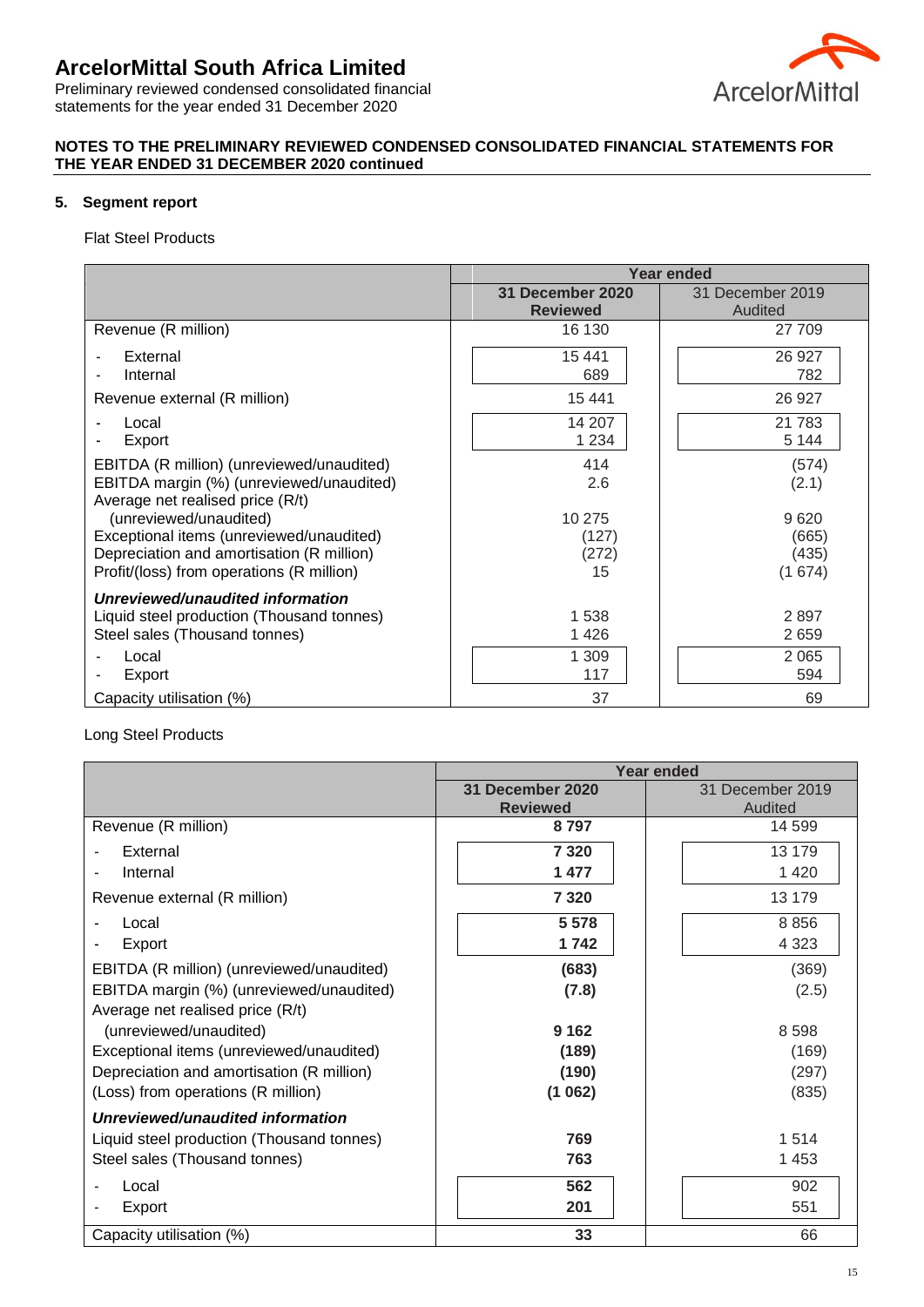

Preliminary reviewed condensed consolidated financial statements for the year ended 31 December 2020

## **NOTES TO THE PRELIMINARY REVIEWED CONDENSED CONSOLIDATED FINANCIAL STATEMENTS FOR THE YEAR ENDED 31 DECEMBER 2020** *continued*

## Coke and Chemicals

|                                            | Year ended              |                  |  |  |
|--------------------------------------------|-------------------------|------------------|--|--|
|                                            | <b>31 December 2020</b> | 31 December 2019 |  |  |
|                                            | <b>Reviewed</b>         | Audited          |  |  |
| Revenue (R million)                        | 1917                    | 1 3 1 0          |  |  |
| External                                   | 1882                    | 1 247            |  |  |
| Internal                                   | 35                      | 63               |  |  |
| Revenue external (R million)               | 1882                    | 1 247            |  |  |
| Local                                      | 1882                    | 1 2 4 7          |  |  |
| Export                                     |                         |                  |  |  |
| EBITDA (R million) (unreviewed/unaudited)  | 295                     | 250              |  |  |
| EBITDA margin (%) (unreviewed/unaudited)   | 15.4                    | 19.1             |  |  |
| Exceptional items (unreviewed/unaudited)   | (25)                    | (1)              |  |  |
| Depreciation and amortisation (R million)  | (69)                    | (70)             |  |  |
| Profit from operations (R million)         | 201                     | 179              |  |  |
| Unreviewed/unaudited information           |                         |                  |  |  |
| Commercial coke produced (Thousand tonnes) | 282                     | 191              |  |  |
| Commercial coke sales (Thousand tonnes)    | 305                     | 152              |  |  |
| Tar sales (Thousand tonnes)                | 50                      | 77               |  |  |

### Corporate and other

|                                                  | Year ended       |                  |
|--------------------------------------------------|------------------|------------------|
|                                                  | 31 December 2020 | 31 December 2019 |
|                                                  | <b>Reviewed</b>  | Audited          |
| EBITDA (R million) (unreviewed/unaudited)        |                  | 61               |
| Exceptional items (unreviewed/unaudited)         | (64)             | (62)             |
| Depreciation and amortisation credit (R million) | (25)             | (28)             |
| Loss from operations (R million)                 | (78)             | (29)             |

#### **6. Impairment reversal of other assets**

|                                   | Year ended                           |         |
|-----------------------------------|--------------------------------------|---------|
|                                   | 31 December 2020<br>31 December 2019 |         |
| In million of Rands               | <b>Reviewed</b>                      | Audited |
| Impairment reversal of investment | 57                                   | 79      |

The impairment reversal of R57 million for 2020 relates to a reversal of R53 million of a previously accounted impairment of the equity accounted investment Coza Mining (Pty) Ltd following the announcement of the sale of the investment to Afrimat on 17 August 2020. R4 million relates to loans advanced to Microsteel Ltd that is considered recoverable following the liquidation process of the company.

The R79 million recognised in 2019 relates to loans advanced to Coza Mining (Pty) Ltd that was previously impaired.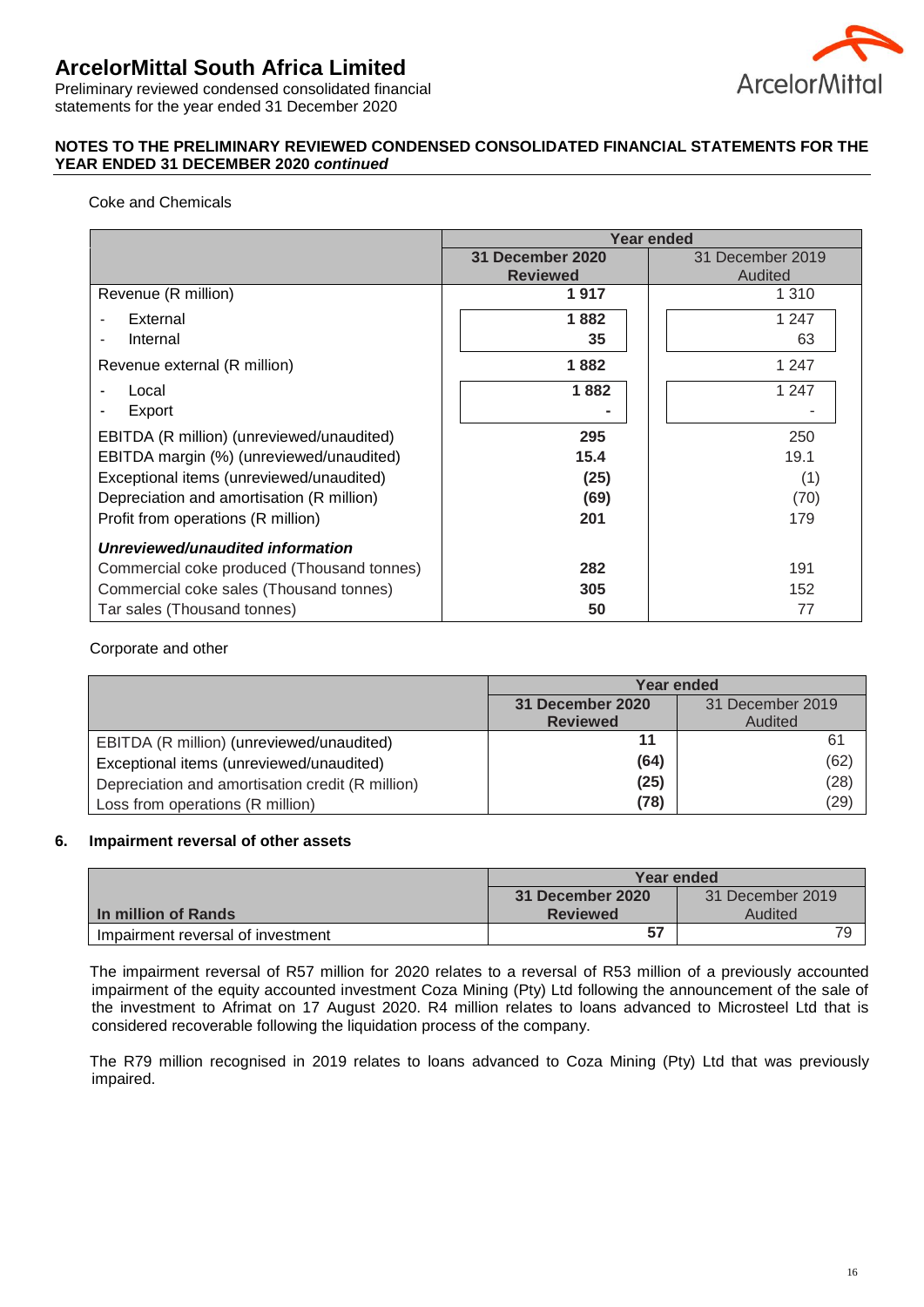

Preliminary reviewed condensed consolidated financial statements for the year ended 31 December 2020

#### **NOTES TO THE PRELIMINARY REVIEWED CONDENSED CONSOLIDATED FINANCIAL STATEMENTS FOR THE YEAR ENDED 31 DECEMBER 2020 continued**

## **7. Impairment of property, plant and equipment**

|                                             | Year ended                           |         |
|---------------------------------------------|--------------------------------------|---------|
|                                             | 31 December 2019<br>31 December 2020 |         |
| <b>In million of Rands</b>                  | <b>Reviewed</b>                      | Audited |
| Impairment of property, plant and equipment | 125                                  | 480     |

The coke battery at Pretoria Works that was part of the Coke and Chemical business, was impaired by R125 million following the decision to cold idle the coke battery.

The 2019 impairment amount of R1 480 million comprise of the impairment of the property, plant and equipment at the Newcastle Works to the value of R1 087 million, the tin plant at Vanderbijlpark Works to the value of R99 million and an amount of R294 million was recognised in respect of Saldanha Works following the decision to wind-down steel operations and placing the operation on care and maintenance.

#### *Basis* of *the impairment model*

A discounted cash flow model is used with an explicit forecast period for five years. These cash flows are USD based. To determine the terminal value, the Gordon growth model is used and year five is taken in perpetuity.

The value in use for all the cash-generating units was higher than the carrying amounts.

The following major assumptions were used:

|                                   | Vanderbijlpark  | <b>Newcastle</b> | Gauteng<br>operations | <b>Coke and</b><br><b>Chemicals</b> |
|-----------------------------------|-----------------|------------------|-----------------------|-------------------------------------|
| In millions of Rands              | 2020            | 2020             | 2020                  | 2020                                |
| <b>Major assumptions</b>          |                 |                  |                       |                                     |
| Total Post-tax WACC/discount rate |                 |                  |                       |                                     |
| (%USD-based)**                    | 13.04           | 13.35            | 12.42                 | 13.04                               |
| Growth rate (%USD-based)          |                 | 2                |                       |                                     |
| Exchange rate range (R/USD)*      | $15.50 - 16.94$ | $15.50 - 16.94$  | $15.50 - 16.94$       | $15.50 - 16.94$                     |
| Steel sales price range (average  |                 |                  |                       |                                     |
| $USD/t$ <sup>*</sup>              | $628 - 685$     | $563 - 581$      | 796 - 821             | $23 - 28$                           |
| Sales volume range (kt)*          | 1959 - 2469     | $927 - 1067$     | $135 - 197$           | $1615 - 1670$                       |

*\* Lowest to highest range over period of 2021 to 2025 (2019: 2020 to 2024).*

*\*\* While a pre-tax WACC/discount rate is required per IAS 36 Impairment of Assets, the standard also accepts that discounting post-tax cash flows at a post-tax discount rate and discounting pre-tax cash flows at a pre-tax discount rate should give the same result, as long as the pre-tax discount rate is the post-tax discount rate adjusted to reflect the specific amount and timing of the future tax cash flows. Such consideration has been applied in determining the discounted post-tax cash flows.*

#### **8. Impairment reversal of property, plant and equipment**

|                                                      | Year ended                           |         |
|------------------------------------------------------|--------------------------------------|---------|
|                                                      | 31 December 2020<br>31 December 2019 |         |
| In millions of Rands                                 | <b>Reviewed</b>                      | Audited |
| Impairment reversal of property, plant and equipment | 29                                   |         |

The reversal is the result of the transfer of the property at Saldanha Works from property, plant and equipment to investment property. In previous years the property, plant and equipment of Saldanha Works was impaired.

#### **9. Finance and investment income**

|                                         | Year ended              |                  |
|-----------------------------------------|-------------------------|------------------|
|                                         | <b>31 December 2020</b> | 31 December 2019 |
| In million of Rands                     | <b>Reviewed</b>         | Audited          |
| <b>Finance income</b>                   |                         |                  |
| Bank deposits and other interest income | 112                     | 101              |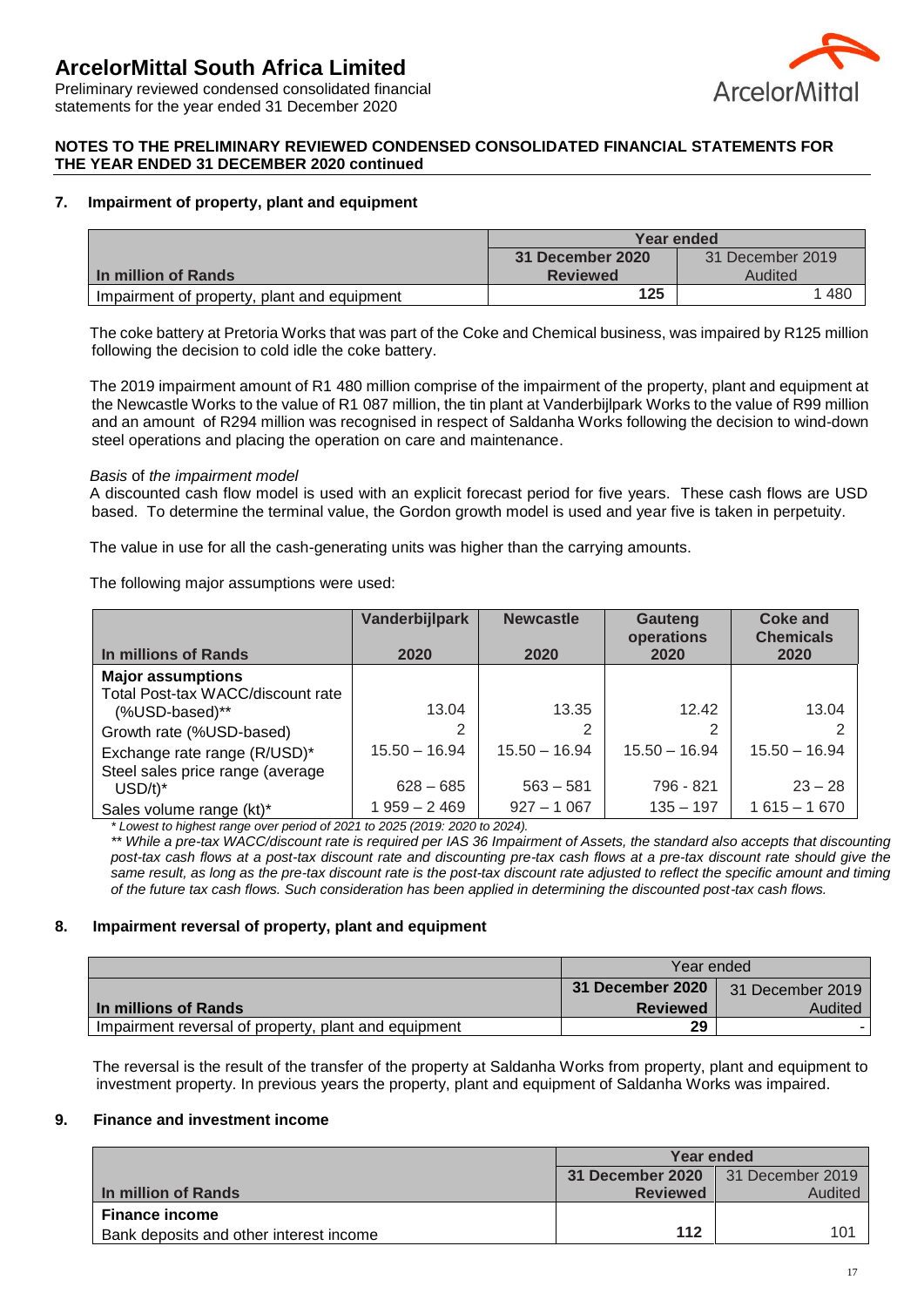

Preliminary reviewed condensed consolidated financial statements for the year ended 31 December 2020

### **NOTES TO THE PRELIMINARY REVIEWED CONDENSED CONSOLIDATED FINANCIAL STATEMENTS FOR THE YEAR ENDED 31 DECEMBER 2020 continued**

### **10. Finance cost**

|                                                             | <b>Year ended</b>       |                  |
|-------------------------------------------------------------|-------------------------|------------------|
|                                                             | <b>31 December 2020</b> | 31 December 2019 |
| In million of Rands                                         | <b>Reviewed</b>         | Audited          |
| Interest expense on bank overdrafts and loans               | 300                     | 863              |
| Interest expense on finance lease obligations               | 10                      | 13               |
| Net foreign exchange losses/(gains) on financing activities | 415                     | (128)            |
| Discount rate adjustment of the non-current provisions      | 147                     |                  |
| Unwinding of discounting effect on non-current provisions   | 316                     | 321              |
| Total                                                       | 1 1 8 8                 | _ሰ7ር             |

#### **11. Reclassification of foreign currency translation differences**

|                                                              | 31 December 2020 | 31 December 2019 |
|--------------------------------------------------------------|------------------|------------------|
| In millions of Rands                                         | <b>Reviewed</b>  | Audited          |
| Reclassification of foreign currency translation differences | 280              |                  |

ArcelorMittal Investment BV, a 100%-owned subsidiary, registered in the Netherlands with a functional currency of US dollars, was deregistered during the year. Due to the deregistration, the balance in the foreign currency translation reserve had to be reclassified through profit and loss.

#### **12. Taxation**

Although the corporate tax rate is 28 percent, the actual average tax rate for the group was 3.6%.

The group only recognises deferred income tax assets on carried forward tax losses to the extent there are sufficient estimated future taxable profits and/or taxable temporary differences. However, based on the considerations presented, management believes it is premature to conclude at this stage that it is more likely than not for sufficient future taxable profits to be available against which the full proposed deferred tax asset can be utilised.

#### **13. Revaluation of property, plant and equipment**

The property of Saldanha Works and more specifically the Distribution Centre and Conference Centre were transferred from property, plant and equipment to investment property following the wind down of Saldanha. These properties are held for long term capital appreciation and to earn rental income.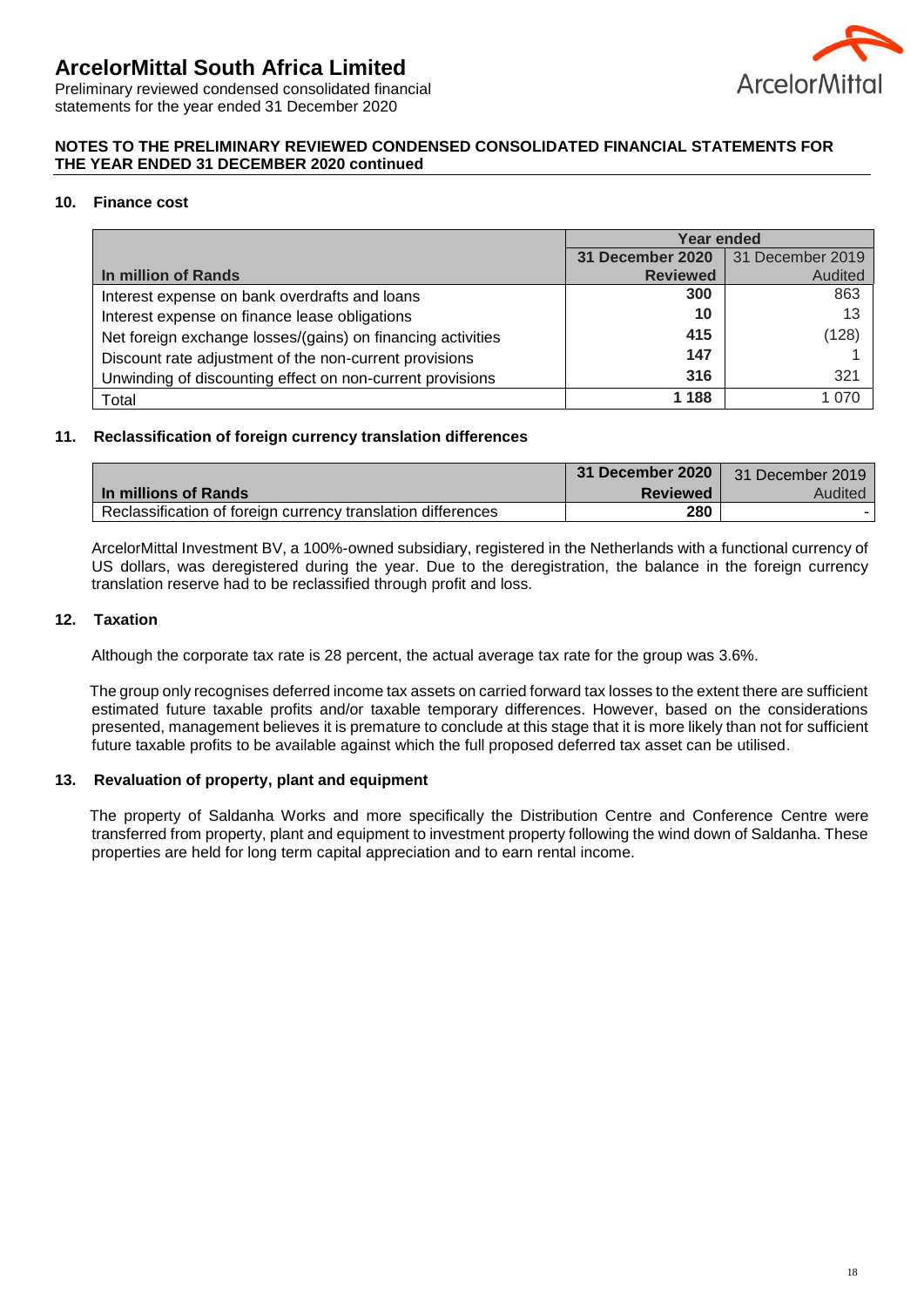

Preliminary reviewed condensed consolidated financial statements for the year ended 31 December 2020

## **NOTES TO THE PRELIMINARY REVIEWED CONDENSED CONSOLIDATED FINANCIAL STATEMENTS FOR THE YEAR ENDED 31 DECEMBER 2020** *continued*

#### **14. Headline loss**

|                                                                     | Year ended                        |          |
|---------------------------------------------------------------------|-----------------------------------|----------|
|                                                                     | 31 December 2020 31 December 2019 |          |
| In millions of Rands                                                | <b>Reviewed</b>                   | Restated |
|                                                                     |                                   |          |
| Loss for the year                                                   | (1 926)                           | (4604)   |
| Adjusted for:                                                       |                                   |          |
| - Impairment reversal of other assets                               | (57)                              | (79)     |
| Impairment charge<br>$\overline{\phantom{a}}$                       | 125                               | 1480     |
| - Impairment reversal of property, plant and equipment              | (29)                              |          |
| - Reclassification of foreign currencies differences on liquidation |                                   |          |
| of foreign investment                                               | (280)                             |          |
| - Fair value adjustments on investment properties                   | 118                               |          |
| - Loss on disposal or scrapping of assets                           | 8                                 |          |
| - Tax effect                                                        | (2)                               | (4)      |
| Headline loss for the year                                          | (2043)                            | (3265)   |
| Headline loss per share (cents)                                     |                                   |          |
| - basic                                                             | (186)                             | (297)    |
| - diluted                                                           | (186)                             | (297)    |

#### **15. Investment properties**

|                                             |                 | 31 December 2020   31 December 2019 |
|---------------------------------------------|-----------------|-------------------------------------|
| In millions of Rands                        | <b>Reviewed</b> | Restated                            |
| Balance at beginning of the year            | 1 0 8 0         | 1 0 0 8                             |
| Fair value adjustment                       | (118)           | 72                                  |
| Transfer from property, plant and equipment | 59              |                                     |
| Exchange rate movement                      | (38)            |                                     |
| Balance at end of the year                  | 983             | 080                                 |

The valuation policy adopted by management is to revalue investment property externally at financial year-end and internally for interim reporting purposes as detailed in the change in accounting policy note, note 3.2. Refer to note 20 for detail on the fair value measurements.

#### **16. Asset held for sale**

|                                     | Year ended                        |         |
|-------------------------------------|-----------------------------------|---------|
|                                     | 31 December 2020 31 December 2019 |         |
| In millions of Rands                | <b>Reviewed</b>                   | Audited |
| Investment in Coza Mining (Pty) Ltd | 135                               |         |

The disposal of the 25% interest in Coza Mining (Pty) Ltd through its wholly-owned subsidiary, Oakwood Trading (Pty) Ltd to Afrimat Limited was announced on 17 August 2020.

The investment is recognised as an asset held for sale as at 31 December 2020 due to certain transaction conditions that were outstanding at year-end. Payment of the purchase consideration will fall due when all the mining rights for all the property have been obtained together with approval of the sale transaction in terms of section 11 of the Mineral and Petroleum Resources and Development Act by the Minister of the Department of Mineral Resources and Energy.

#### **17. Cash, bank balances and restricted cash**

At 31 December 2020, the group had restricted cash of R816 million (2019: R1 134 million). This consists of R501 million (2019: R823 million) regarding the True Sales Receivables (TSR) facility, R302 million (2019: R311 million) for the environmental rehabilitation obligations and a guarantee of R13 million in respect of Coza Mining (Pty) Ltd.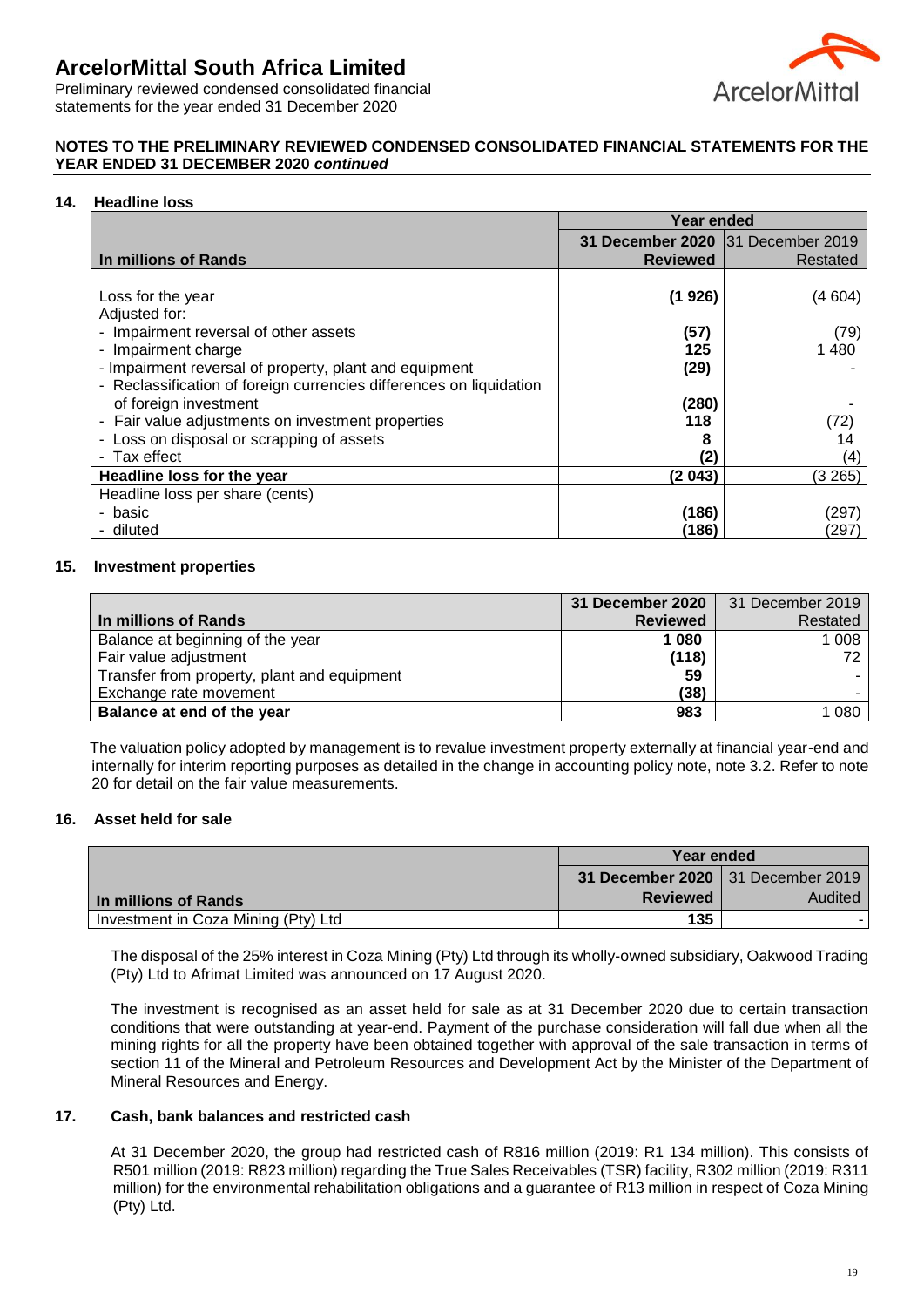

Preliminary reviewed condensed consolidated financial statements for the year ended 31 December 2020

### **NOTES TO THE PRELIMINARY REVIEWED CONDENSED CONSOLIDATED FINANCIAL STATEMENTS FOR THE YEAR ENDED 31 DECEMBER 2020** *continued*

Eligible inventories and receivables are provided as securities for the borrowing base facility to the extent of the draw down. At 31 December 2020 the balance of the borrowing base facility was R2 450 million (2019: R1 150 million) with R2 050 million (2019: R3 350 million) still available.

Bank accounts of R695 million (2019: R600 million) were ceded in favour of the borrowing base facility.

## **18. Borrowings**

|                           | Year ended                        |         |
|---------------------------|-----------------------------------|---------|
|                           | 31 December 2020 31 December 2019 |         |
| In millions of Rands      | <b>Reviewed</b>                   | Audited |
|                           |                                   |         |
| <b>Banks</b>              | 2 4 5 0                           | 1 150   |
| Loan from Holding Company | 4728                              | 4 2 0 8 |
| Total                     | 7 178                             | 5 3 5 8 |
|                           |                                   |         |
| Non-current               | 4728                              | 4 2 0 8 |
| Current                   | 2 4 5 0                           | 1 150   |
| Total                     | 7 1 7 8                           | 5 3 5 8 |

The bank loan relates to the Borrowing Base facility with various financial institutions. The loan from the Holding Company increased by R520 million as a result of capitalised accrued interest of R342 million and the capitalisation of intercompany payables of R178 million. The loan from the Holding Company is subordinated to the Borrowing Base facility. Interest is payable on the initial loan of R2 700 million and interest of R479 million capitalised during 2019 at a market-related rate. The remaining amount of R1 549 million is interest free.

#### **19. Cash generated from operations**

|                                                             | <b>Year ended</b>                 |         |
|-------------------------------------------------------------|-----------------------------------|---------|
|                                                             | 31 December 2020 31 December 2019 |         |
| In millions of Rands                                        | <b>Reviewed</b>                   | Audited |
|                                                             |                                   |         |
| Loss from operations                                        | (924)                             | (2359)  |
| Adjusted for:                                               |                                   |         |
| - Depreciation and amortisation of intangible assets        | 556                               | 830     |
| - Unrealised profit on sales to joint ventures              |                                   |         |
| - Share option and participation costs                      | 34                                | 56      |
| - Non-cash movement in provisions and financial liabilities | (126)                             | 184     |
| (Reversal of write-down)/write-down of inventory to net     | (212)                             | 94      |
| realisable value                                            |                                   |         |
| - Movement in trade and other receivable allowances         | 27                                | 36      |
| - Reconditionable spares usage                              |                                   |         |
| - Loss on disposal or scrapping of property                 | 8                                 | 14      |
| - Fair value adjustment on environmental trust              | (30)                              | (16)    |
| - Realised foreign exchange movements                       | (289)                             | (180)   |
| - Other cash movements:                                     |                                   |         |
| - Decrease in inventories                                   | 1 555                             | 3415    |
| - Decrease in trade and other receivables                   | 1 1 9 6                           | 1 208   |
| - Decrease in trade and other payables                      | (614)                             | (2876)  |
| - Utilisation of provisions                                 | (241)                             | (138)   |
| - Changes in financial liabilities or assets                | (35)                              | (84)    |
| - Other payables raised, released and utilised relating to  |                                   |         |
| employees                                                   | (40)<br>867                       | 58      |
| <b>Cash generated from operations</b>                       |                                   | 243     |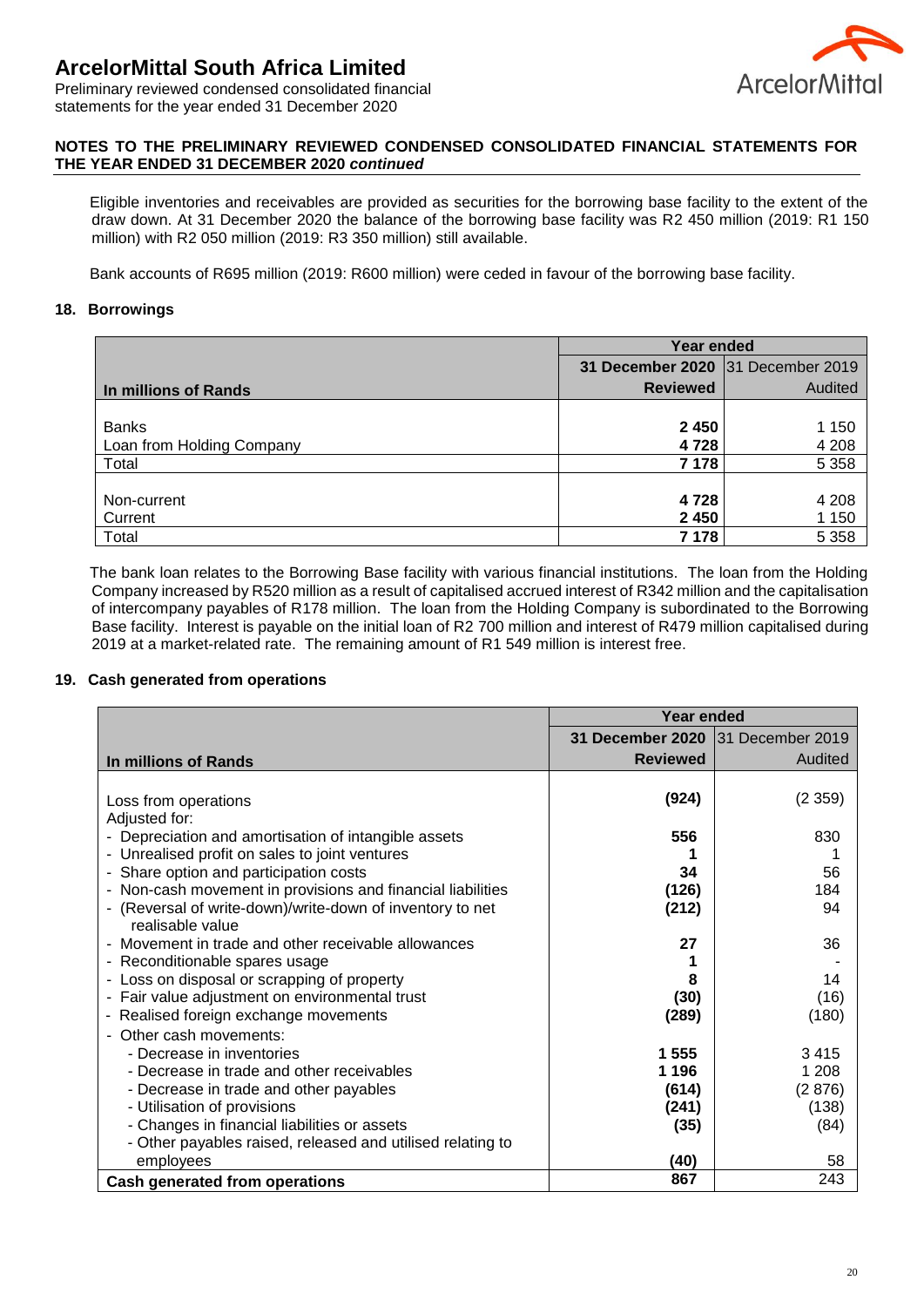

Preliminary reviewed condensed consolidated financial statements for the year ended 31 December 2020

### **NOTES TO THE PRELIMINARY REVIEWED CONDENSED CONSOLIDATED FINANCIAL STATEMENTS FOR THE YEAR ENDED 31 DECEMBER 2020 continued**

#### **20. Fair value measurements**

| In millions of Rands                                                                                                                                                                               | 31<br><b>December</b><br>2020<br><b>Reviewed</b> | Restated<br>31<br>December<br>2019 | Fair<br>Value<br>hierarchy                          | Classification                                                                 |
|----------------------------------------------------------------------------------------------------------------------------------------------------------------------------------------------------|--------------------------------------------------|------------------------------------|-----------------------------------------------------|--------------------------------------------------------------------------------|
| <b>Assets</b><br>Investment properties<br>Hedging instruments designated<br>hedge<br>for<br>accounting<br>Other forward exchange contracts<br><b>Equity securities</b><br><b>Equity securities</b> | 983<br>30<br>12<br>378                           | 1 080<br>189<br>4<br>40<br>348     | Level 3<br>Level 2<br>Level 2<br>Level 1<br>Level 1 | <b>FVTPL</b><br><b>FVTOCI</b><br><b>FVTPL</b><br><b>FVTOCI</b><br><b>FVTPL</b> |
| Liabilities<br>Other forward exchange contracts                                                                                                                                                    | 20                                               | $\blacksquare$                     | Level 2                                             | <b>FVTPL</b>                                                                   |

FVTPL – Fair value through profit or loss.

FVTOCI – Fair value through other comprehensive income.

Valuation techniques

| Level 1: Fair value measurements are<br>those derived from unadjusted quoted<br>prices in active markets for identical<br>assets or liabilities.                                                                                                      | Observable market data                                                                                                                                                                                                                                                                                                                                                                                                                                                                                                                                                                                                                                                                                                                                                                                                                                                                                                                                                                                                       |
|-------------------------------------------------------------------------------------------------------------------------------------------------------------------------------------------------------------------------------------------------------|------------------------------------------------------------------------------------------------------------------------------------------------------------------------------------------------------------------------------------------------------------------------------------------------------------------------------------------------------------------------------------------------------------------------------------------------------------------------------------------------------------------------------------------------------------------------------------------------------------------------------------------------------------------------------------------------------------------------------------------------------------------------------------------------------------------------------------------------------------------------------------------------------------------------------------------------------------------------------------------------------------------------------|
| Level 2: Fair value measurements are<br>those derived from inputs other than<br>quoted prices included in Level 1 that are<br>observable for the asset or liability, either<br>directly (i.e. as prices) or indirectly (i.e.<br>derived from prices). | Forward pricing: The fair value is determined using<br>quoted forward exchange rates at the reporting date and<br>present value calculations based on high credit quality<br>yield curves in the respective currencies.                                                                                                                                                                                                                                                                                                                                                                                                                                                                                                                                                                                                                                                                                                                                                                                                      |
| Level 3: Inputs for the assets or liability are<br>not based on observable market data<br>(unobservable inputs)                                                                                                                                       | The valuation policy adopted by management is to<br>revalue investment property externally at financial year-<br>end and internally for interim reporting purposes. The<br>investment properties can be divided between industrial<br>sector and residential vacant land sector.                                                                                                                                                                                                                                                                                                                                                                                                                                                                                                                                                                                                                                                                                                                                             |
|                                                                                                                                                                                                                                                       | The fair value of the property in the industrial sector was<br>determined adopting the income capitalisation method or<br>the depreciable replacement cost approach.<br>The income capitalisation method requires a market-<br>derived projection of economic net annual income for the<br>property, which is then capitalised into perpetuity using a<br>market-related capitalisation rate to determine the market<br>value estimate.<br>Gross market rentals have been applied to the<br>accommodation elements and then normal landlord<br>outgoings were deducted and a management fee to arrive<br>at a net annual income figure.<br>The following key assumptions were applied:<br>Expense ratio 35%<br>Vacancy provision 5% - 7,5%<br>Vacancy period 6 months<br>Exit capitalisation rate 13%-15%<br>A 2,5% increase or decrease in the vacancy provision will<br>impact the fair value by R16 million. A 1% increase or<br>decrease in the exit capitalisation rate will impact the fair<br>value by R39,4 million. |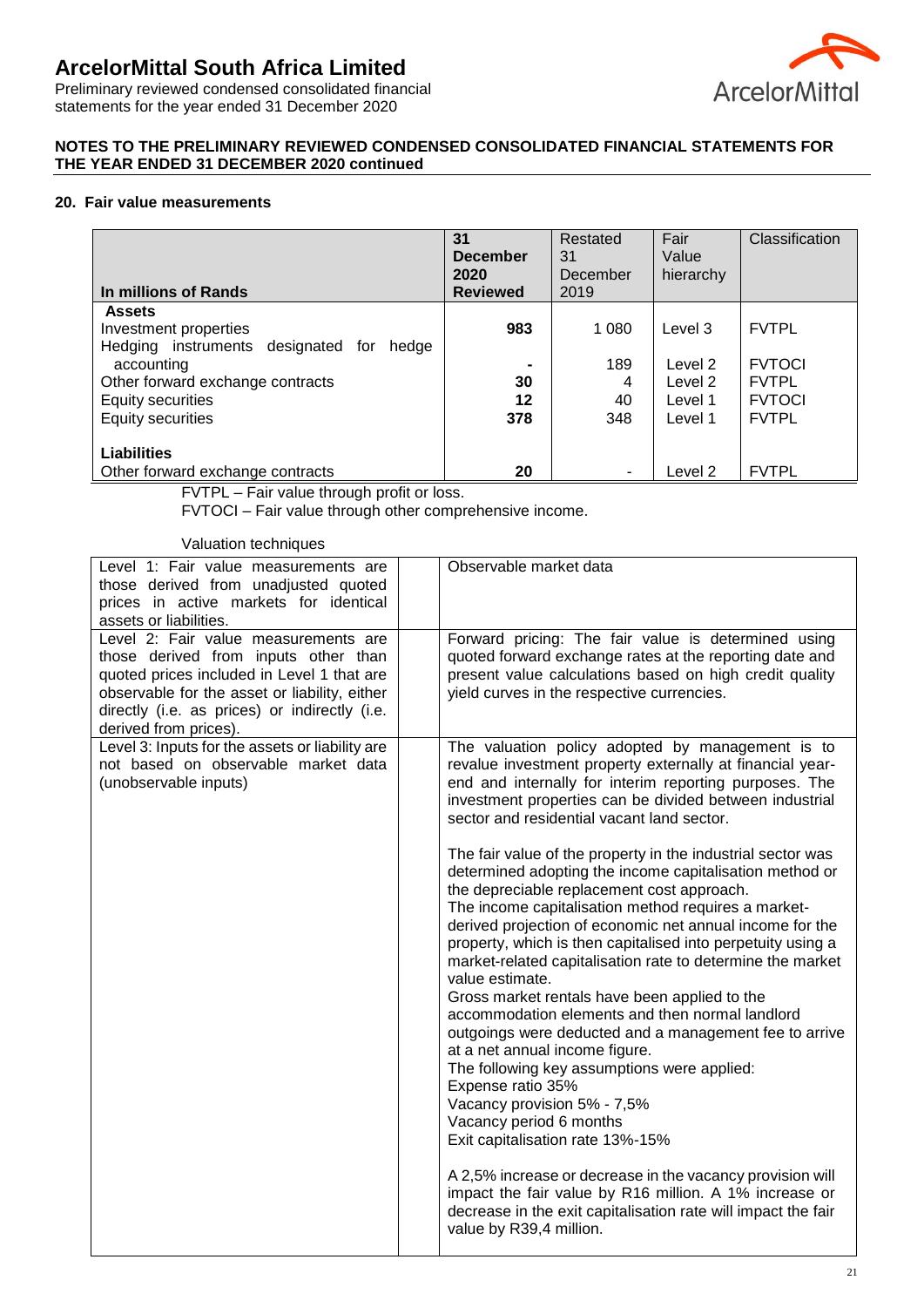

Preliminary reviewed condensed consolidated financial statements for the year ended 31 December 2020

| The depreciable replacement cost approach is based on<br>the economic theory of substitution and it involves<br>comparing the asset being valued with another.                                                                                                                                                                                                                                             |  |
|------------------------------------------------------------------------------------------------------------------------------------------------------------------------------------------------------------------------------------------------------------------------------------------------------------------------------------------------------------------------------------------------------------|--|
| The fair value of properties in the residential vacant land<br>sector has been determined by applying the market<br>approach, which is based on comparing the subject<br>assets with identical or similar assets for which price<br>information is available, such as a comparison with<br>market sales transactions in the same, or closely similar,<br>type of asset within an appropriate time horizon. |  |
| In assessing the value of the farm, the sales comparison<br>approach was followed, whereby comparable sales were<br>researched together with asking current prices in the<br>surrounding areas. The market value for the<br>improvements on the farm was determined by using the<br>depreciated replacement cost method of valuation.                                                                      |  |

### **21. Commitments**

|                                                                     | Year ended       |                  |
|---------------------------------------------------------------------|------------------|------------------|
|                                                                     | 31 December 2020 | 31 December 2019 |
| In millions of Rands                                                | <b>Reviewed</b>  | Audited          |
| Capital expenditure commitments on property, plant and<br>equipment |                  |                  |
| Capital expenditure authorised and contracted for                   | 1 063            | 1 099            |
| Capital expenditure authorised but not contracted for               | 994              | 2 727            |

In accordance with the Competition Commission settlement agreement concluded in 2016, ArcelorMittal South Africa is committed to spend additional capital expenditure on qualifying projects of R4 600 million over five years subject to affordability and feasibility. In total, R2 798 million (2019: R2 716 million) has been invested in various projects to date.

Included in the capital expenditure above is an amount of R991 million to address emissions at Vanderbijlpark Works over the next two years.

#### **22. Related party transactions**

The group is controlled by ArcelorMittal Holdings AG, which effectively owns 69% (December 2019: 69%) of the group's shares. At 31 December 2020, the outstanding ArcelorMittal Holdings AG loan amounted to R4 728 million (2019: R4 208 million). The loan increased by R520 million as a result of the capitalisation of accrued interest of R342 million and the capitalisation of intercompany payables of R178 million. The interest expense for the year was R263 million (2019: R287 million).

The company and its subsidiaries entered into sale and purchase transactions with joint ventures in the ordinary course of business. These transactions were concluded at arm's length.

### **23. Subsequent events**

The directors are not aware of any matter or circumstances arising since the 31 December 2020 to the date of this report that would significantly affect the operations, the results or financial position of the group.

#### **24. Going Concern**

2020 proved to be an exceptionally difficult year with unprecedented challenges. The work done to minimise the impact of Covid-19 on the business was invaluable in at least two respects: firstly, adapting operations to keep our employees and service providers safe; and secondly, fundamentally resizing the cost structure of the Company in response to lower production and sales volumes.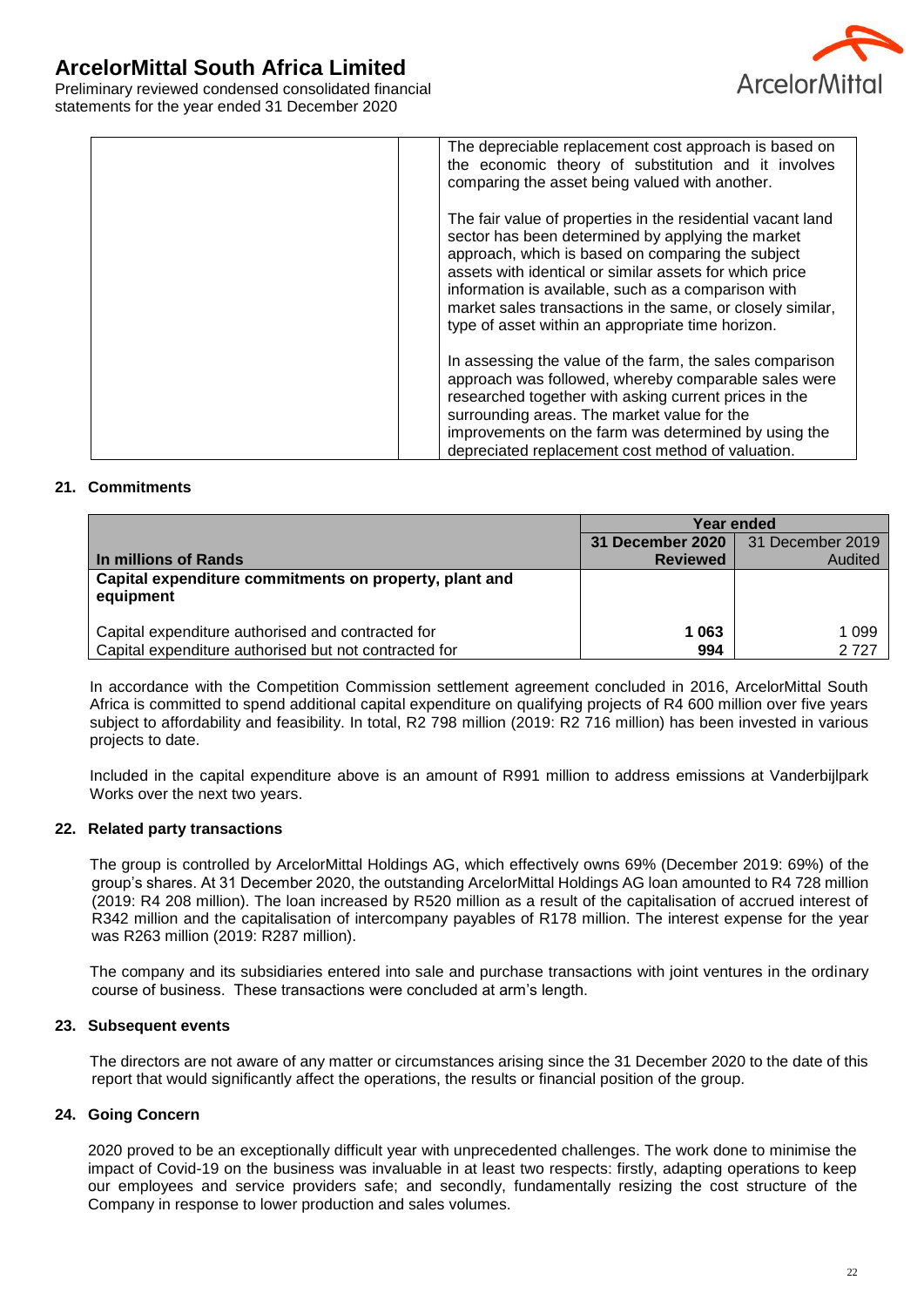

Preliminary reviewed condensed consolidated financial statements for the year ended 31 December 2020

## **NOTES TO THE PRELIMINARY REVIEWED CONDENSED CONSOLIDATED FINANCIAL STATEMENTS FOR THE YEAR ENDED 31 DECEMBER 2020 continued**

For the year ended 31 December 2020, the net loss after tax of R1 926 million is R2 678 million lower than the loss of R4 604 million reported in 2019. The loss of R1 926 million is mainly attributable to:

- 48% lower liquid steel production of 2,3 million tonnes and 47% lower sales volumes of 2,2 million
- 40% reduction in revenue to R24 643 million
- 10% reduction in the Raw Material Basket
- Business Transformation Programme that delivered R1 544 million of EBITDA improvements, and
- R2 531 million (33%) reduction in total fixed costs

At 31 December 2020, the group was in compliance with all covenants as it pertains to the borrowing-based facility. The balance of the borrowing-based facility was R2 450 million (31 December 2019: R1 150 million). The group continues to work closely with all lenders to ensure the required facilities remains in place.

ArcelorMittal Holding AG continues to demonstrate their support though its sub-ordinated group loan.

In July 2020, AMSA announced together with the interim results announcement for the six months ended 30 June 2020, the following strategic focus areas:

- Progress on the Strategic asset footprint with Saldanha Works having been successfully placed in care and maintenance;
- The accelerate implementation of its *OneOrganisation* single operating model initiative in response to the pandemic. *OneOrganisation* aims to:
	- simplify and de-clutter management mechanisms;
	- adopt a common information technology infrastructure for planning, scheduling and production; and
	- improve the customer service experience through a more flexible sales and marketing organisation;
- Progress to establish a logistics hub using the available land and infrastructure of the Saldanha Works. This is consistent with previously announced strategic intent to both develop its core properties and dispose of its non-core assets.;
- Although taking longer than intended due to complexities relating to the pandemic, the project to seek a coinvestor for the commercial market coke business continues. Further announcements regarding progress on these initiatives will be made in due course; and
- The business is making progress in identifying opportunities to improve the cost structure of certain strategic raw materials, while monetising its by-products streams through joint venture arrangements.

The Saldanha plant will remain under care and maintenance until a sustainable input cost solution can be developed, however, alternative value-adding and job creation options are being pursued. The establishment of a back-of-port logistics hub using the ancillary land and equipment at Saldanha Works is being considered.

The *OneOrganisation* operating model and the large-scale labour reorganisation (announced on 18 June 2020 in terms of Section 189(3) of the Labour Relations Act 66 of 1995) initiatives were completed between December 2020 and January 2021.

The significant fixed cost reduction programme continues to yield substantial results, with a R2.5 billion reduction in fixed costs in 2020. All fixed cost elements were targeted to rescale the cost structure of the business to the anticipated lower normalised volume.

The search for a co-investor for the commercial market coke business has been postponed due to funding challenges.

On 17 August 2020 an announcement of the disposal of the Company's 25% interest in Coza Mining (Pty) Ltd and the conclusion of an iron ore supply agreement with Afrimat Demaneng (Pty) Ltd was made, demonstrating the strategic intent to improve the cost structure of certain raw material.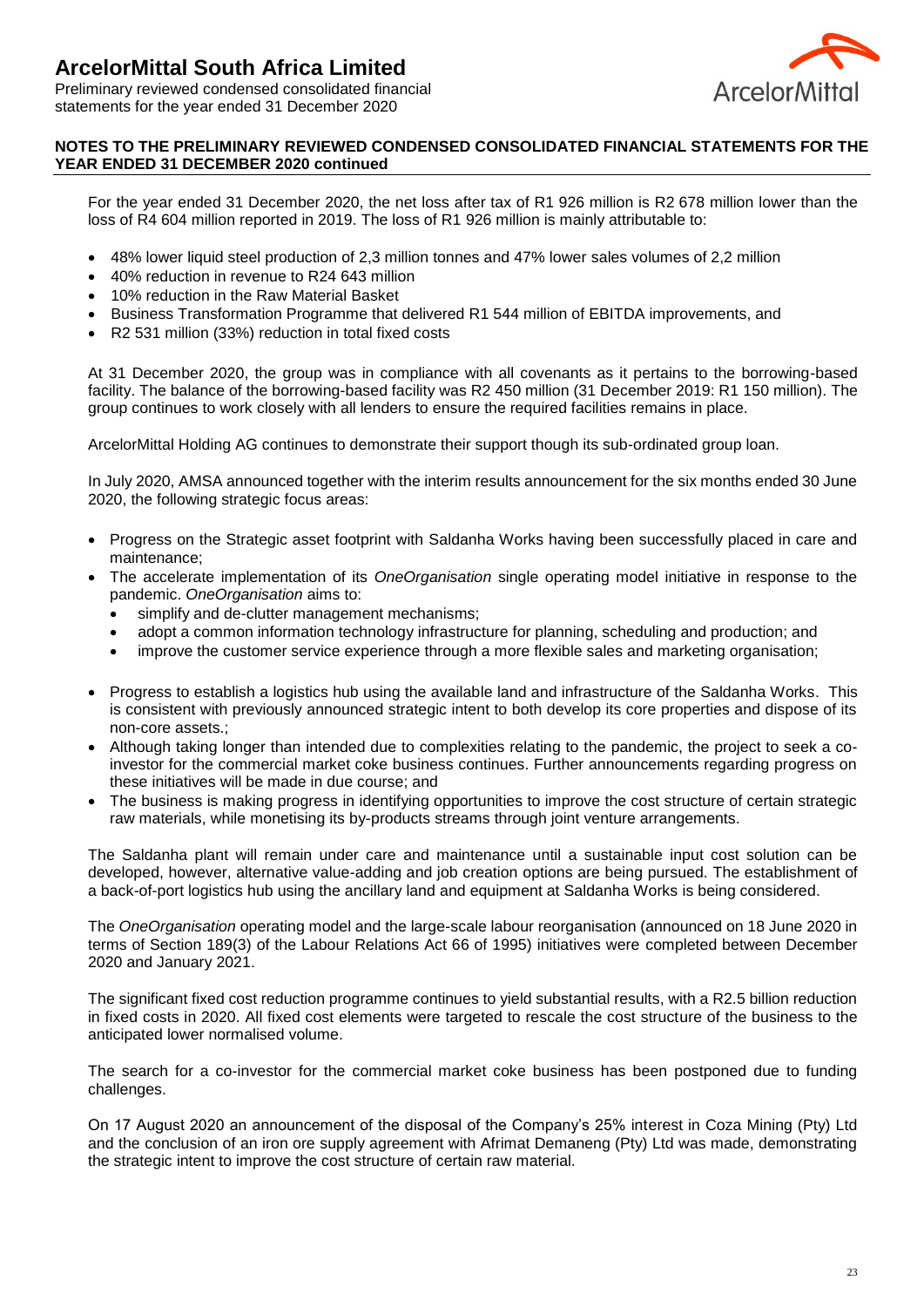

Preliminary reviewed condensed consolidated financial statements for the year ended 31 December 2020

## **NOTES TO THE PRELIMINARY REVIEWED CONDENSED CONSOLIDATED FINANCIAL STATEMENTS FOR THE YEAR ENDED 31 DECEMBER 2020 continued**

For the 2021 year and to ensure future sustainability of the company, the following planned strategic initiatives will continue to be addressed:

- The Business Transformation Programme (BTP) that added R3,6 billion of improvements since the programme started in the second half of 2018, will continue and the specific focus for 2021, will be to address customer centricity, maintenance and reliability, and the energy and logistics transformation programmes.
- The variabilisation of fixed cost will continue to be a key focus area going forward.
- Monetisation of by-products is advancing with the aim to add value to the company's blast furnace slag. Similar partnering opportunities are being investigated for steel slag.
- Although taking longer than intended due to the pandemic, the disposal of key non-core properties is expected to gain traction in the first half of 2021. An agreement has been signed with an aspirant South African independent power producer to use suitably permitted land at Saldanha Works, should the party be successful in the current emergency power-bidding process.
- Efforts to secure alternative longer-term sources of other raw materials are expanded. The second phase of beneficiation of discard material is planned at Thabazimbi mine in 2021.

As at 31 December 2020 current liabilities exceed current assets by R316 million (2019: current liabilities exceed current assets by R1 369 million). Working capital and especially inventory levels were at the lowest level ever, impacting the solvency ratio negatively. Over the year, the company has released R1 902 million cash from working capital.

The directors have prepared cash flow forecasts for a period of 12 months after year end based on the most recent forecast. The forecast takes in account the continued business transformation programme that has proved to realise cost savings over the past two years of R3 600 million. Further business transformation focus areas have been identified for 2021 to reduce controllable costs even further. The rising international steel prices, together with an increase in global and local demand have been modelled together with an increase in the crude steel availability with the restart of the second blast furnace at Vanderbijlpark and the electric arc furnace at Vereeniging, that will continue to operate for the foreseeable future in support of long steel supply. Sensitivities have been applied to the cash flow forecasts taking in account the impact of a change in volumes produced and sold, steel prices and the volatility in the Rand/US Dollar exchange rate.

Assumptions and events, specifically COVID-19 and exchange rate volatility, described above inherently represents a material uncertainty on the timing and impact on the cash flows and a significant variation may cast doubt on the ability of the group and company to continue as a going concern.

The directors are not aware of any other matters or circumstances that the group faces and concluded that there are no other matters that may impact the group's ability to continue as a going concern.

Based on the above, the Directors conclude that the going concern assumption is appropriate in the preparation of the group and company financial statements.